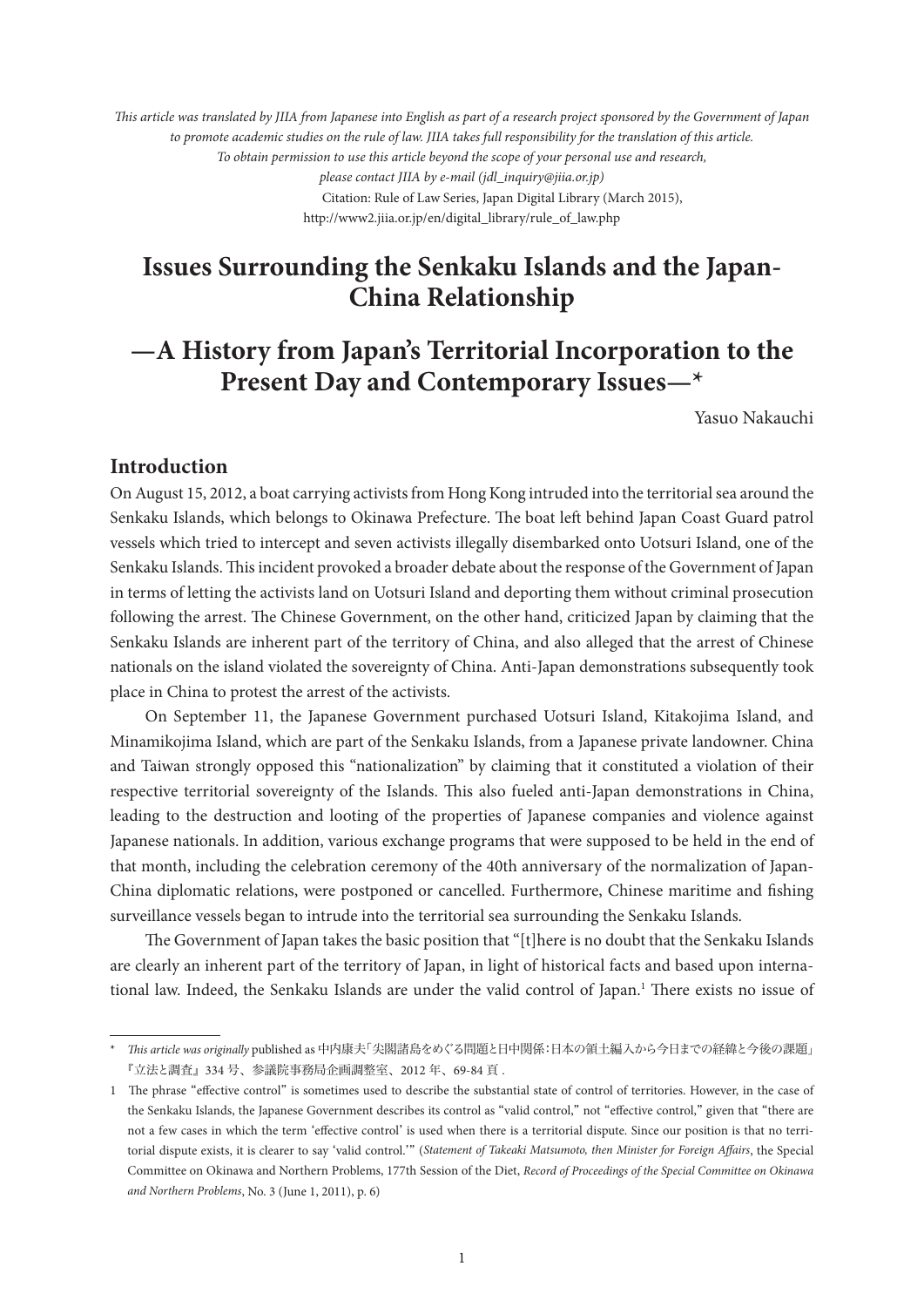territorial sovereignty to be resolved concerning the Senkaku Islands."2 Nevertheless, China and Taiwan also claim their territorial sovereignty over the Islands. As exemplified by the incidents above, the controversy over the Islands has adversely affected the Japan-China and Japan-Taiwan relationships.

In light of these circumstances, this paper discusses the issues surrounding the Senkaku Islands. It presents, *inter alia*, the history of the Islands up to their incorporation into the territory of Japan and the current situation; the respective claims of territorial sovereignty over the Islands made by Japan, China and Taiwan; the position of the United States; and new developments from the 1990s onward. It also envisions the future of the Senkaku Islands in terms of the territorial integrity of Japan and Japan's diplomatic relations with China.<sup>3</sup>

# **I. Overview of the Senkaku Islands**

### **(1) The Location and Composition of the Senkaku Islands**

The Senkaku Islands are a group of islands located in the southwestern part of the East China Sea (north of the Yaeyama Islands comprising Ishigaki Island and other islands). The Senkaku Islands are composed of Uotsuri Island, Kitakojima Island, Minamikojima Island, Kuba Island, Taisho Island, Okinokitaiwa Island, Okinominamiiwa Island, Tobise Island, and other islands (see Figure 1). China calls Uotsuri Island "Diaoyu Island," and refers to the Senkaku Islands as either the "Diaoyu Islands" or "Diaoyu Island and its affiliated islands." Taiwan calls Uotsuri Island "Diaoyutai Island," and refers to the Senkaku Islands as "the Diaoyutai Islands."

The total land surface area of the Islands is approximately 5.56 square kilometers. The largest island is Uotsuri Island (3.82 square kilometers, located at  $25^{\circ}$  44' N  $123^{\circ}$  28' E). It is 410 kilometers to the west of the Island of Okinawa, 170 kilometers north-northwest of Ishigaki Island, 170 kilometers from Taiwan, and 330 kilometers from the Chinese mainland (see Figure 2).







Sounce: Each map is from the website of the Ministry of Foreign Affairs

<sup>2</sup> Ministry of Foreign Affairs. Available at <http://www.mofa.go.jp/mofaj/area/senkaku/qa\_1010.html>

<sup>3</sup> Drawing on recent movements related to the Islands, this paper adds onto and amends Yasuo Nakauchi's "Issues Surrounding the Senkaku Islands ― A History, from Japan's Territorial Incorporation to the Present Day," *Rippo to Chosa*, Vol. 311, (December 1, 2010)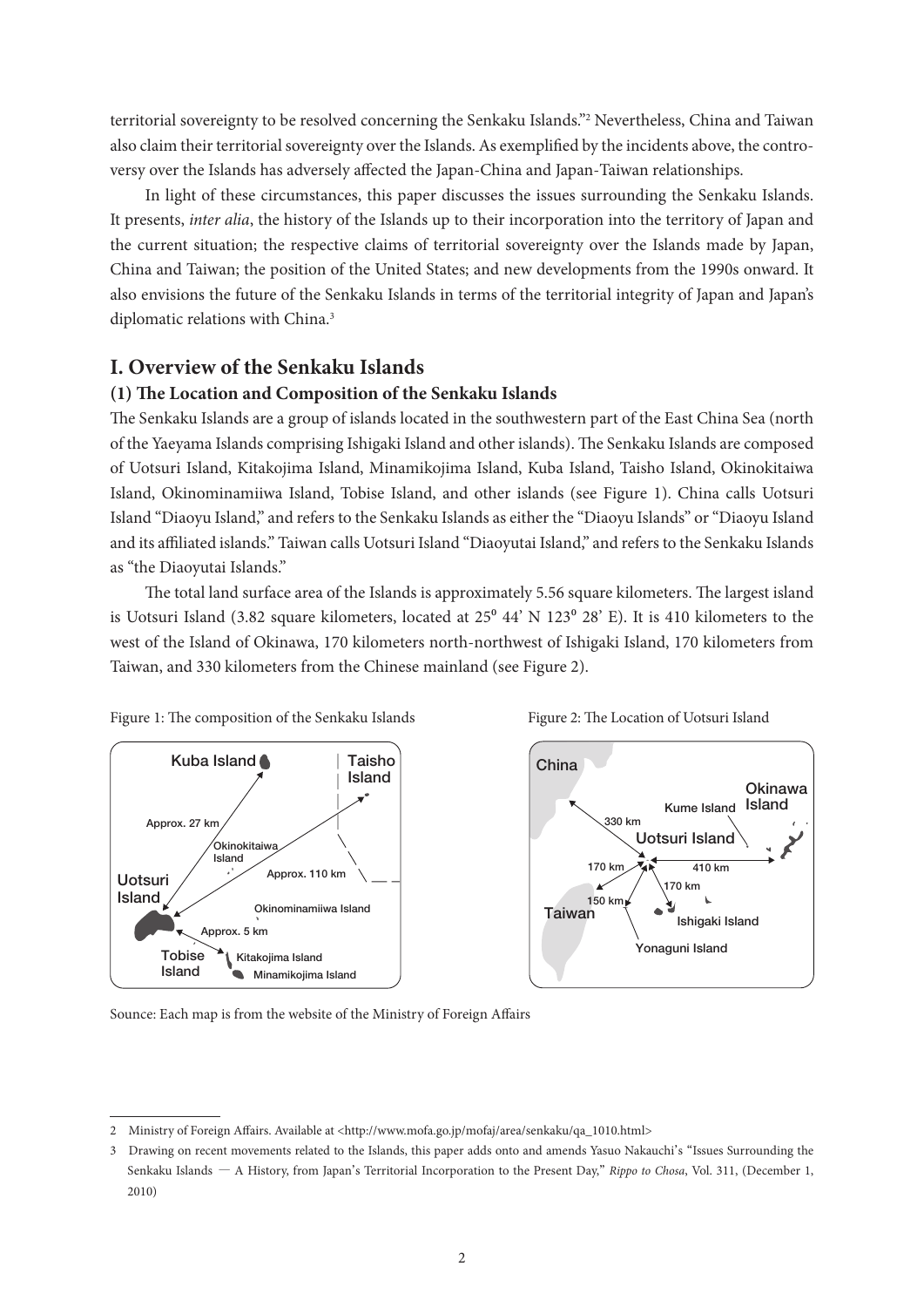## **(2) The Historical Developments after the Incorporation into Japanese Territory**

Since 1885, the Government of Japan has conducted a series of surveys of the Senkaku Islands through the agencies of Okinawa Prefecture and other means. It confirmed that the Senkaku Islands were not only uninhabited, but also *terra nullius,* or lands that showed no trace of having been under the control of the Qing Dynasty or any other state. On January 14, 1895 during the First Sino-Japanese War, the Government of Japan officially incorporated the Islands as a territory of Japan (Okinawa Prefecture) through a Cabinet Decision that ordered the construction of national markers on the Islands. The Government of Japan explains that these measures were carried out in accordance with the internationally accepted means of duly acquiring territorial sovereignty under international law (occupation of *terra nullius*).4

Following the implementation of a county system in Okinawa in 1896, Uotsuri Island and Kuba Island were soon incorporated into Yaeyama County and subsequently given addresses. Both islands were designated as state-owned lands along with Kitakojima and Minamikojima Islands.<sup>5</sup> In September 1896, the Government of Japan offered a 30-year lease that was free of charge for Uotsuri Island, Kuba Island, Kitakojima Island, and Minamikojima Island to the entrepreneur Tatsushiro Koga.<sup>6</sup> After the end of that period, the lease was renewed annually with a fee. In 1932, Zenji Koga, son of Tatsushiro Koga, purchased the four islands. The islands therefore became private lands. On the islands, the Koga family operated businesses that included a business for collected albatross feathers, a business to dig guano (bird droppings), a bonito fishery, and a business that manufactured dried bonito. At the highest point, 248 Japanese citizens (99 households) inhabited the island in 1909.<sup>7</sup> However, as Zenji Koga withdrew his businesses from the islands around 1940,<sup>8</sup> the residents left the islands accordingly. The islands again became uninhabited.

As this case shows, Japan continuously exercised valid control over the Senkaku Islands until World War II. The Islands were not only utilized by Japanese citizens under the permission of the Government but also were subject to surveys of natural resources and geological surveys conducted by national and local authorities.

When Japan lost World War II in 1945, the Nansei Shoto Islands, including the Senkaku Islands, came under the direct control<sup>9</sup> of the U.S. Forces. Even after the restoration of Japan's independence through the San Francisco Peace Treaty in April 1952, the Nansei Shoto Islands south of the 29th parallel north, including the Senkaku Islands, continued to be placed under the administration of the United States in accordance with Article 3 of the Treaty.

<sup>4</sup> In terms of the modes for the acquisition of territory, international law traditionally recognizes occupation, accretion, cession, annexation, conquest, and prescription. Occupation means effective occupation with intent to incorporate a *terra nullius*.

<sup>5</sup> Taisho Island was designated as state-owned land in July 1921, and was then given an address.

<sup>6</sup> Tatsushiro Koga was born in Fukuoka Prefecture and began engaging in the fishery business around the islands in 1884. He submitted a request for the use of the state-owned islands to the Japanese Government in 1895.

<sup>7</sup> According to material from Ishigaki City, *An Outline of the Senkaku Islands*

<sup>8</sup> The reasons for this are said to be that: it became difficult to carry on with the business because Zenji Koga was no longer able to make a profit from the main business of dried bonito manufacturing, it was hard for boats to travel to the Senkaku Islands due to fuel rations, and Zenji's health was worsening.

<sup>9</sup> *Supreme Command for Allied Powers Instruction Note (SCAPIN) 677*, January 29, 1946.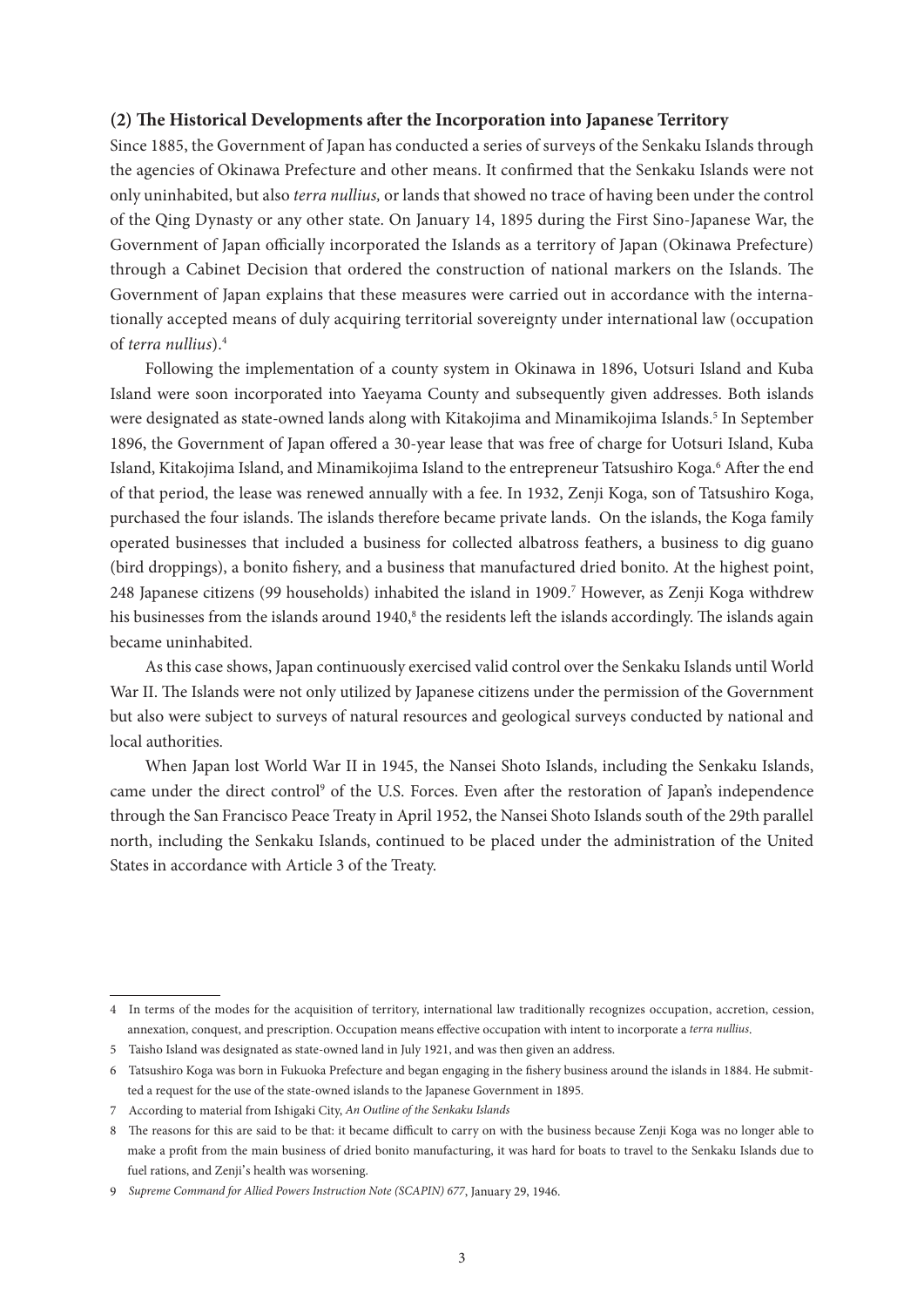In May 1972, as a part of Okinawa, the administrative rights over the Senkaku Islands were reverted to Japan under the Okinawa Reversion Agreement between the United States and Japan signed in June 1971.10

## **(3) The Current Situation of the Senkaku Islands**

Currently, no one lives on the Senkaku Islands. The Islands belong to Ishigaki City, Okinawa Prefecture and each island is registered in a land register of the city (for example, Uotsuri Island's address is 2392 Aza Tonoshiro, Ishigaki City).

Since April 2002, the Government of Japan has leased Uotsuri Island, Kitakojima Island, and Minamikojima Island, which were private land at the time, in the aim of "peacefully and stably maintaining and managing the Senkaku Islands." They have been leased from the owner (an assignee of the Koga family that had businesses on the land before World War II<sup>11</sup>). The lands were thus directly maintained by the Government until September 11, 2012, followed by the purchase of these three Islands by the Government. These Islands thus became state-owned lands (discussed below).

As a result, only Kuba Island remained as a private land. However, the Government of Japan has been renting the island since May 1972 when Okinawa was returned to Japan. Along with the state-owned Taisho Island, Kuba Island is a part of the area provided to the U.S. Forces. They are used respectively as Kobi-sho firing/bombing ranges and Sekibi-sho firing/bombing ranges (see Figure 3).<sup>12</sup>

The Government of Japan refers to the following examples to illustrate its valid control over the Senkaku Islands after the administrative rights of Okinawa were reverted to Japan in 1972. : 1) Patrol and law enforcement (e.g. law enforcement on illegal fishing by foreign fishing boats in the territorial waters), 2) Levying taxes on the owners of the Islands under private ownership (Kuba Island), 3) Management as state-owned land (Taisho Island, Uotsuri Island, etc.), 4) Researches conducted by the Government of

<sup>10</sup> *The Agreed Minutes for the Okinawa Reversion Agreement* states the latitude and longitude of the area that is to be reverted, with the Senkaku Islands included in that area.

*The Agreed Minutes for the Okinawa Reversion Agreement* (Excerpt)

<sup>&</sup>quot;The territories defined in paragraph 2 of Article I are the territories under the administration of the United States of America under Article 3 of the Treaty of Peace with Japan, and are, as designated under Civil Administration Proclamation Number 27 of December 25, 1953, all of those islands, islets, atolls and rocks situated in an area bounded by the straight lines connecting the following coordinates in the listed order:

North Latitude East Longitude

 <sup>28</sup> degrees 124 degrees 40 minutes

 <sup>24</sup> degrees 122 degrees

 <sup>24</sup> degrees 133 degrees

 <sup>27</sup> degrees 131 degrees 50 minutes

 <sup>27</sup> degrees 128 degrees 18 minutes

 <sup>28</sup> degrees 128 degrees 18 minutes

 <sup>28</sup> degrees 124 degrees 40 minutes"

<sup>11</sup> For the description of the transfer of ownership in the 1970s from the Koga family to the Kuribara family, a business family in Saitama Prefecture, please see Hiroyuki Kurihara, *Senkaku Islands for Sale* (2012), pp. 32-48.

<sup>12</sup> The U.S. military stationed in Okinawa established firing/bombing ranges on Kuba Island and Taisho Island from the 1950s. At the time of the Okinawa reversion negotiations, based on an understanding between the Japanese and U.S. Governments, it was decided that even after the reversion of Okinawa, both islands would continue to be provided for by the facilities of the U.S. military as facilities and areas defined in the U.S.-Japan Status of Forces Agreement, Article II, 1. (a). Furthermore, the rental agreement between the Japanese Government and the landowner of Kuba Island was renewed in May 15, 2012. (*Answers to Questions on the Nationalization of the Senkaku Islands Submitted by House of Representatives Member Kenya Akiba, Naikaku Shushitsu[*Public Questions to the Cabinet], Vol.180, No. 418, September 14, 2012)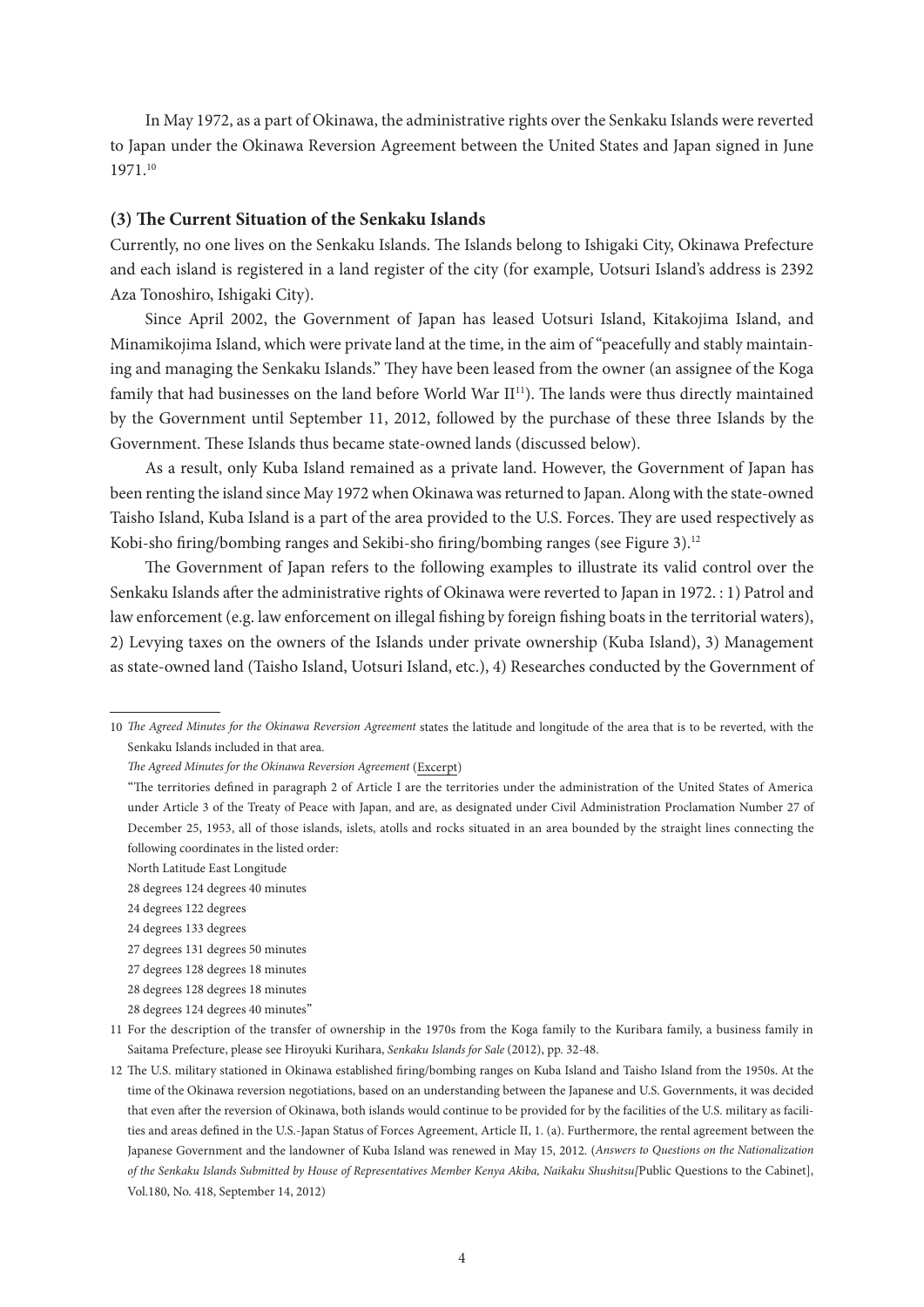Japan and the Okinawa Prefecture (e.g. utilization and development research by Okinawa Development Agency (construction of temporary heliport, etc.) (1979), fishery research by Okinawa Prefecture (1981), research on albatross commissioned by the Environment Agency (1994)).<sup>13</sup>

|                 | Ownership    | Background                                                                                      |                                                                                                         |  |
|-----------------|--------------|-------------------------------------------------------------------------------------------------|---------------------------------------------------------------------------------------------------------|--|
| <b>U</b> otsuri | <b>State</b> | Leased to a Japanese citizen free                                                               | Rented out to the state on April 1,                                                                     |  |
| Kitakojima      | <b>State</b> | of charge in 1896. Sold off to a                                                                | 2002. Acquired and owned by the<br>state on September 11, 2012.                                         |  |
| Minamikojima    | <b>State</b> | Japanese citizen in 1932. (The<br>ownership was then transferred<br>between Japanese citizens.) |                                                                                                         |  |
| Kuba            | Private      |                                                                                                 | Part of the U.S. facilities and areas<br>under the Japan-U.S. Status of<br>Forces Agreement since 1972. |  |
| Taisho          | State        | State-owned throughout                                                                          |                                                                                                         |  |
| Okinokitaiwa    | State        |                                                                                                 |                                                                                                         |  |
| Okinominamiiwa  | State        | State-owned throughout                                                                          |                                                                                                         |  |
| Tobise          | State        |                                                                                                 |                                                                                                         |  |

Figure 3: Ownership of Each of the Senkaku Islands

## **2. Claims to Territorial Sovereignty by China and Taiwan**

No country officially protested Japan's exercise of territorial sovereignty over the Senkaku Islands until the 1970s.

However, in 1968, research in the East China Sea conducted by the United Nations Economic Commission for Asia and the Far East (ECAFE) revealed a high prospect of the existence of oil and gas fields in the seabed that includes the area around the Senkaku Islands. This maritime area thus drew attention, and in the latter half of 1970, China and Taiwan began to claim that the Senkaku Islands had been their "territory since ancient times." In June 1971, the Taiwanese Ministry of Foreign Affairs issued an official statement claiming its sovereignty over the Senkaku Islands. This was followed by a similar statement made by the Chinese Ministry of Foreign Affairs in December 1971.<sup>14</sup>

The statement of ROC Ministry of Foreign Affairs in June 1971 claimed that in accordance with geographical position, geological structure, historical connection and long term use there by the inhabitants of Taiwan Province, the islets are affiliated with the Province of Taiwan and Constitute a part of the territory of Republic of China." It thus claimed that the Islands should be returned to the Republic of China after the end of the U.S. administration.<sup>15</sup>

The statement of PRC Ministry of Foreign Affairs in December 1971 was as follows: 1) The Senkaku Islands have been the territory of China since ancient times. During the period of the Ming Dynasty, the Islands were affiliated with China's Taiwan, not the Ryukyu Kingdom, and were thus within the

<sup>13</sup> From the Ministry of Foreign Affairs website, *available at* <http://www.mofa.go.jp/mofaj/area/senkaku/qa\_1010.html>

<sup>14</sup> In the Ministry of Foreign Affairs statement issued by China, the Senkaku Islands are referred to as "Diaoyu Islands and its affiliated islands," while in the Foreign Ministry Statement issued by Taiwan, they are referred to as "the Diaoyutai Islands." The name used by the Japanese side, "Senkaku Islands," is used throughout this paper, including when discussing the claims of China and Taiwan.

<sup>15</sup> In an announcement by the Taiwanese authorities made on September 11, 2012, *The Historical Truth of Japan's Illegal Occupation of the Diaoyutai Islands,* Taiwan claimed that the islands were occupied along with Taiwan following the First Sino-Japanese War, and that they should be reverted to the Taiwanese Republic along with Taiwan based on the Cairo Declaration, the Potsdam Declaration, the Japanese Statement of Surrender, and the Japan-China Peace Treaty. *Available at* <http://www.taiwanembassy.org/ JP/ct.asp?xItem=307988&ctNode=11514&mp=202>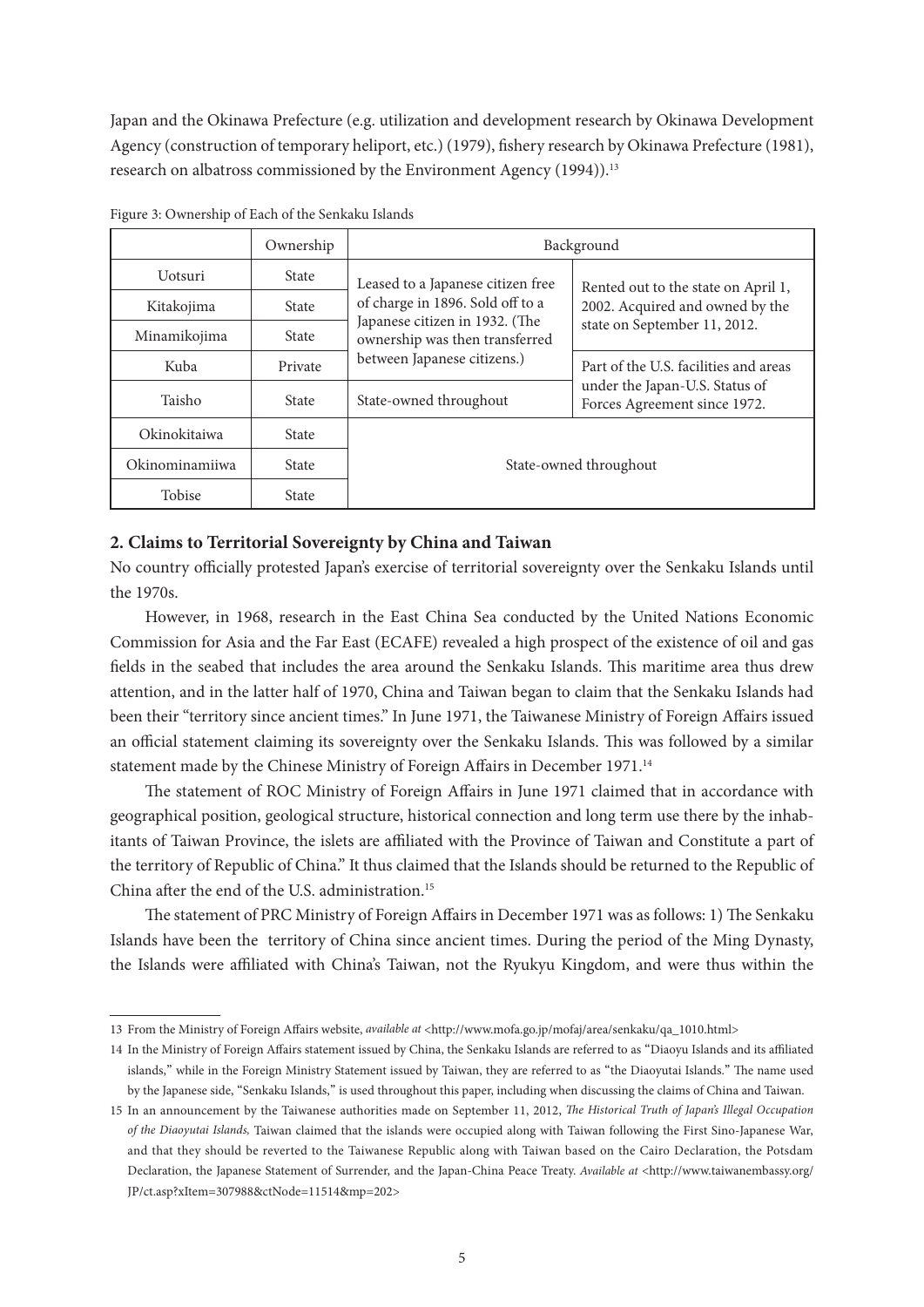scope of China's coastal defense against pirates at that time. 2) Japan stole the Senkaku Islands during the First Sino-Japanese War and the Government of Japan exerted pressure on the government of the Qing Dynasty and forced it to sign the Treaty of Shimonoseki, an unequal treaty that ceded Taiwan from China to Japan, together with all the islands appertaining or belonging to Taiwan and the Pescadores Islands. 3) It was illegal for the United States to declare that it possessed administrative rights over the Senkaku Islands after World War II because the Islands were affiliated with Taiwan. 4) It was illegal for the government of Japan and the United States to include the Senkaku Islands in the area to be reverted to Japan under the Okinawa Reversion Agreement. 5) Chinese people will liberate Taiwan, and the islands affiliated with Taiwan, including the Senkaku Islands, will be recovered.16

In September 1972, the Joint Communiqué of the Government of Japan and the Government of the People's Republic of China was signed and diplomatic relations between the two countries were normalized. However, there was no reference to the Senkaku Islands. In October 1978, then Vice Premier Deng Xiaoping visited Japan for the exchange of instruments for the ratification of the Treaty of Peace and Friendship between Japan and the People's Republic of China. At the press conference held at the Japan National Press Club, Deng Xiaoping explained a proposal to shelve the issue of the Senkaku Islands as follows: "When we normalized diplomatic relations between our two countries, both countries promised to leave the issue aside. When we negotiated the Treaty of Peace and Friendship, we agreed to leave the issue aside in much the same way… Even if this means the issue is temporarily shelved, I don't think I mind. The people of our generation don't have sufficient wisdom to settle this discussion, but the people of the next generation will probably be wiser than us. At that time, a solution that everyone can agree on will probably be found."

The Chinese Government asserts that the two countries agreed to shelve the Senkaku issue during the negotiations to normalize Japan-China relations in 1972 and the negotiations to conclude the Treaty of Peace and Friendship in 1978. However, the Japanese Government denies the existence of such an agreement by arguing that there is no issue of territorial sovereignty to be solved between Japan and China<sup>17</sup>

The authority of Taiwan recently proposed a joint development of the maritime area surrounding the Senkaku Islands by shelving the issue of sovereignty over them. In August 2012, it released the East China Sea Peace Initiative, which calls on all parties concerned to: 1) refrain from taking any antagonistic actions; 2) shelve disputes and refrain from abandoning dialogue; 3) observe international law and resolve disputes through peaceful means; 4) seek consensus on a code of conduct in the East China Sea; and 5) establish a mechanism for cooperation on exploring and developing resources in the East China Sea.18 Minister for Foreign Affairs Koichiro Gemba responded to this proposal by stating that

<sup>16</sup> The Chinese Government released a white paper on the Senkaku Islands on September 25, 2012, *"Diaoyu Dao, an Inherent Territory of China" White Paper.* The white paper contained the claims that the Senkaku Islands, as the inherent territory of China, were grabbed by Japan during the First Sino-Japanese War and should have been reverted to China along with Taiwan in accordance with the Cairo Declaration, the Potsdam Declaration, and other documents (*The People's Daily*, Japanese Edition, *available at* <http://j.people. com.cn/94474/7960430.html>)

<sup>17</sup> The Japanese Government has denied the existence of such a promise being made to shelve the Senkaku problem from the very beginning. Recent examples of this can be found in *Answers to Questions on Statements Made Related to the Senkaku Islands During a Japan National Press Club Press Conference by then Vice Premier of the People's Republic of China Deng Xiaoping on October 25, 1978, Submitted by House of Representatives Member Katsuyuki Kawai, Naikaku Shushitsu* [Public Questions to the Cabinet], Vol. 176, No. 69, (October 26, 2010)

<sup>18</sup> *Republic of China Ministry of Foreign Affairs Statement on the East China Sea Peace Initiative* (August 5, 2012), *available at* <http://www. taiwanembassy.org/JP/ct.asp?xItem=302730&ctNode=11514&mp=202&nowPage=2&pagesize=15>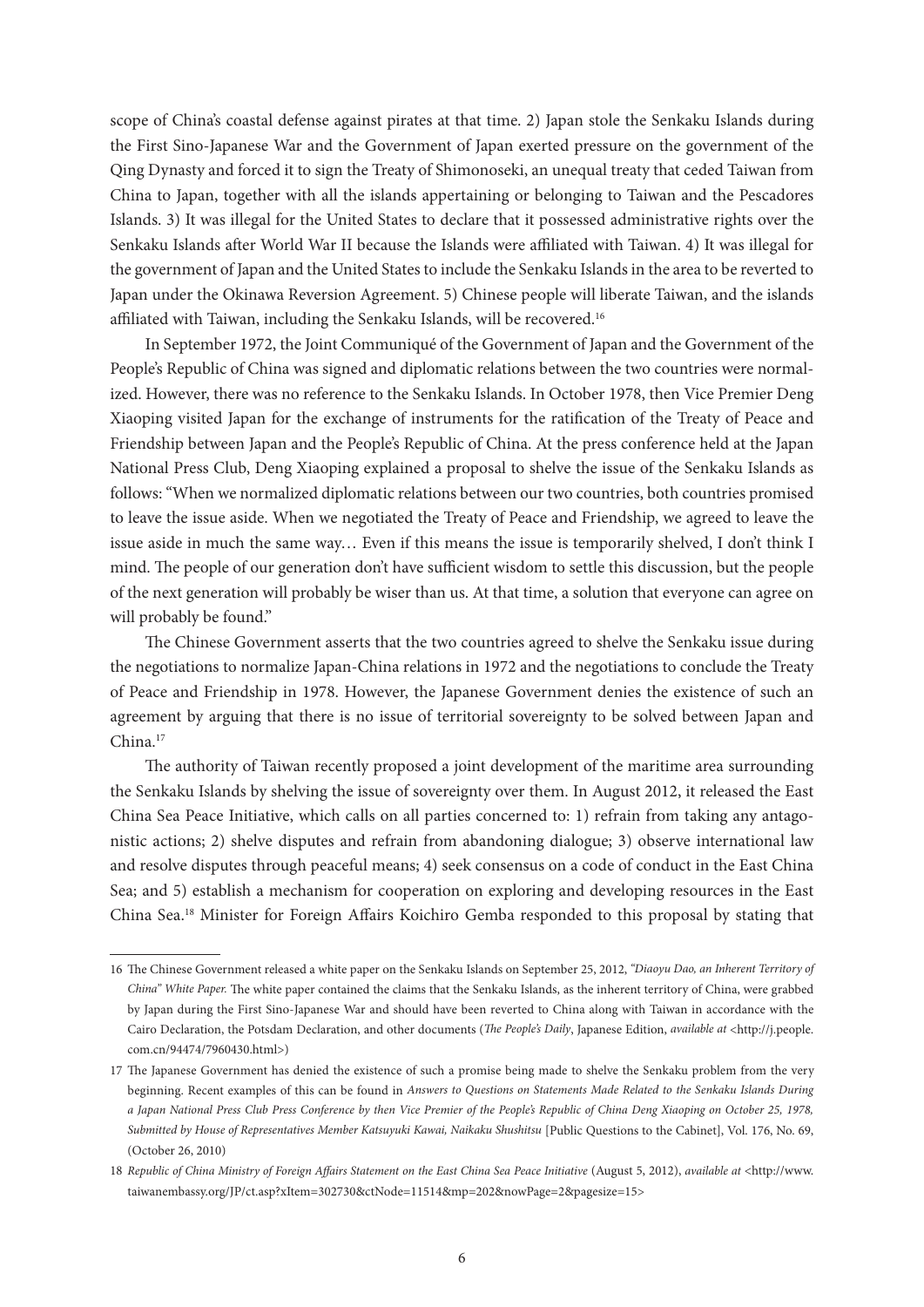"[t]he Senkaku Islands are, an inherent part of the territory of Japan. There exists no issue of territorial sovereignty. Therefore, we cannot accept Taiwan's assertion." However, he added that "various ways of cooperation concerning the East China Sea are not inconceivable."19

## **3. The Position of the Government of Japan on Territorial Sovereignty over the Senkaku Islands**

As mentioned above, the basic view of the Government of Japan on territorial sovereignty over the Senkaku Islands is that "[t]here is no doubt that the Senkaku Islands are clearly an inherent part of the territory of Japan, in light of historical facts and based upon international law. Indeed, the Senkaku Islands are under the valid control of Japan. There exists no issue of territorial sovereignty to be resolved concerning the Senkaku Islands."20

Japan refutes the allegations made by China and Taiwan by arguing that "[n]one of the points raised by the Government of China and the Taiwanese authorities as historical, geographical or geological evidences provide valid grounds in light of international law to support their sovereignty over the Islands." It elaborates on the argument as follows. 1) From 1885, surveys of the Senkaku Islands were thoroughly conducted by the Government of Japan through the agencies of Okinawa Prefecture and by way of other means. Through these surveys, it was confirmed that the Senkaku Islands had not only been uninhabited but showed no trace of having been under the control of any state, including the Qing Dynasty of China. Based on this confirmation, the Government of Japan incorporated the Senkaku Islands into the territory of Japan in 1895. China and Taiwan began claiming their respective sovereignty over the Islands from 1970, although they have not proved that China exercised valid control over the Senkaku Islands under international law.21 2) Japan incorporated the Senkaku Islands through a Cabinet Decision made in January 1895. The peace treaty between Japan and China (the Treaty of Shimonoseki), which ceded Taiwan and the islands appertaining or belonging to it to Japan, was signed in April 1895. Therefore, Japan's incorporation of the Senkaku Islands has no relevance to the results of the Sino-Japanese War. 3) The Senkaku Islands have been a part of the Nansei Shoto Islands since their incorporation into Okinawa Prefecture in 1895, and are not a part of Taiwan and the islands appertaining or belonging to it. The Senkaku Islands are thus not included in the territory renounced by Japan in accordance with Article  $2(b)^{22}$  of the San Francisco Peace Treaty. Instead, under Article 3 of the treaty, the Islands were placed under U.S. administration as a part of the Nansei Shoto Islands,<sup>23</sup> and were thereby included in

<sup>19</sup> Press Conference of the Minister for Foreign Affairs (August 7, 2012), *available at*: <http://www.mofa.go.jp/mofaj/press/kaiken/ gaisho/g\_1208.html#3-C>

<sup>20</sup> The basic view of the Japanese Government is posted on the website of the Ministry of Foreign Affairs, and can be confirmed on the following pages: *The Basic View on the Sovereignty over the Senkaku Islands,* available at <http://www.mofa.go.jp/mofaj/area/senkaku/ index.html> and *Senkaku Islands Q&A*, available at <http://www.mofa.go.jp/mofaj/area/senkaku/qa\_1010.html>

<sup>21</sup> Japanese scholars and other experts have expressed opposition to the claim of the Chinese and Taiwanese side that the Senkaku Islands were historically Chinese territory and that they were islands specifically affiliated with Taiwan. For an article that makes a comparison of the opinions related to the sovereignty of the Senkaku Islands between Japan and China, including the issue of the Islands prior to their incorporation into the territory of Japan, and adds further discussions on the topic, please see Kyoko Hamakawa, "Senkaku Retto no Ryoyu o Meguru Ronten – Nicchu Ryokoku no Kenkai o Chushin ni –" [Issues on the Title of Senkaku Islands: Analysis of the Viewpoints of Japan and China], *Chosa to Joho – ISSUE BRIEF* – [Investigation and Information – ISSUE BRIEF –], No. 565 (February 28, 2007).

<sup>22</sup> This states, "Japan renounces all rights, titles, and claims to Formosa and the Pescadores."

<sup>23</sup> This states, "Japan will concur in any proposal of the United States to the United Nations, which places Nansei Shoto south of 29° north latitude (including the Ryukyu Islands and the Daito Islands), Nanpo Shoto south of Sofu Gan (including the Bonin Islands, Rosario Island and the Volcano Islands), as well as Parece Vela and Marcus Island under its trusteeship system, with the United States as the sole administering authority."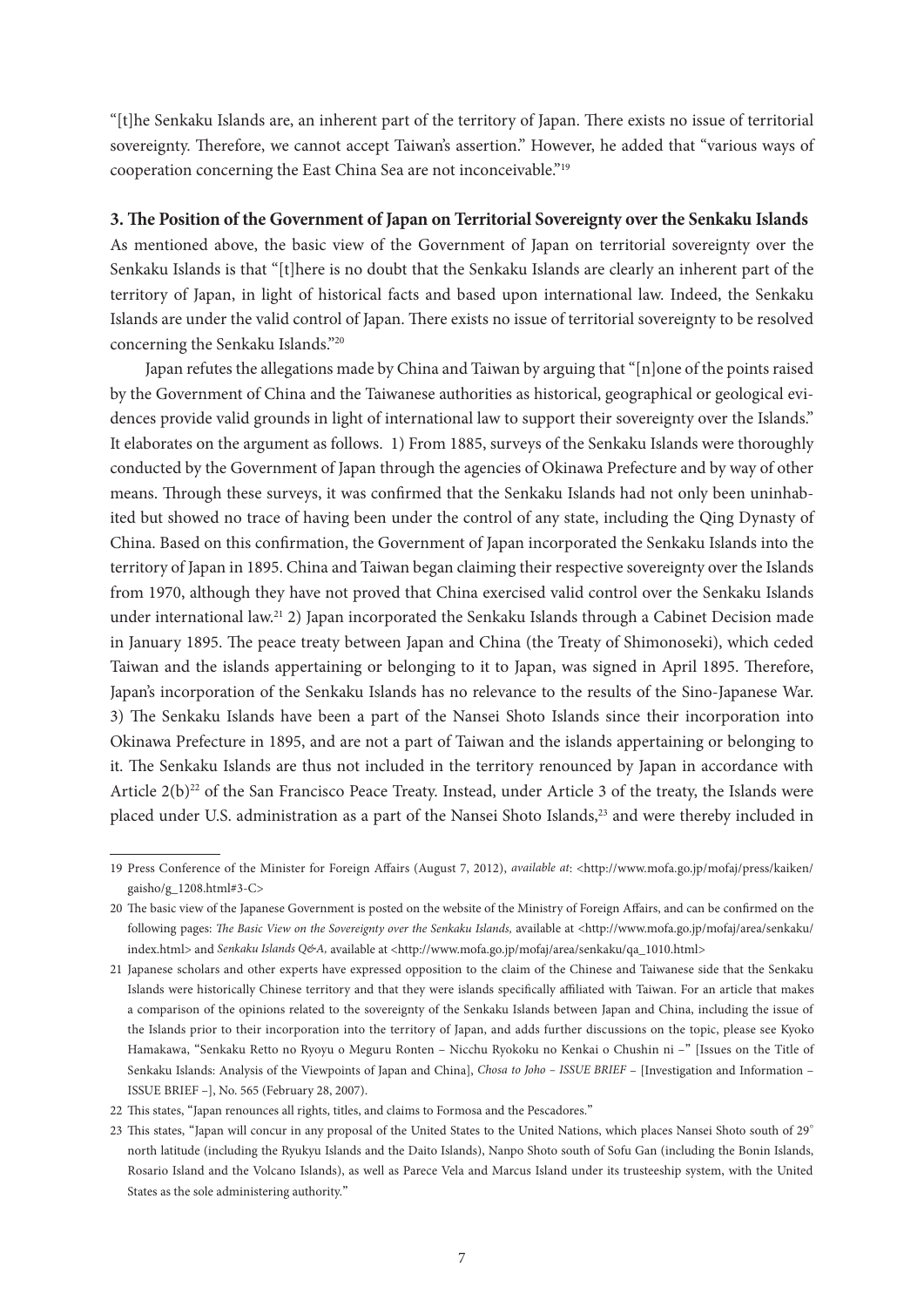the area reverted to Japan in accordance with the Okinawa Reversion Agreement.<sup>24</sup> 4) That neither the Government of China nor the Taiwanese authorities regarded the Senkaku Islands as originally part of Chinese territory. This is evidenced by the fact that neither China nor Taiwan raised any objections to the inclusion of the Islands into the area under the U.S. administration by the San Francisco Peace Treaty. It was not until the latter half of 1970 when the prospect for oil exploitation in the East China Sea was revealed that China and Taiwan began claiming their territorial sovereignty over the Senkaku Islands.

Furthermore, the Government of Japan invokes evidence that indicates that both China and Taiwan previously recognized the Senkaku Islands as a part of the territory of Japan. 1) There is a letter of appreciation that was sent by the then consul of the Republic of China in Nagasaki issued in May 1920 about an incident in which fishermen from Fujian Province were stranded on the Senkaku Islands. The letter referred to the Islands as "the Senkaku Islands, Yaeyama County, Okinawa Prefecture, Empire of Japan." 2) An article published in the *People's Daily* dated January 8, 1953 entitled 'Battle of People in Ryukyu Islands against U.S. Occupation' stated that the Ryukyu Islands consist of seven groups of islands that include the Senkaku Islands. 3) A Chinese world atlas collection published in China in 1960 treated the Senkaku Islands as a part of Okinawa.

## **4. The Position of the United States on the Senkaku Islands**

In September 1970, when the possibility of a reversion of Okinawa had been materializing in response to the question "What would the U.S. position be if a conflict arose over sovereignty over the Senkaku Islands?" then U.S. State Department spokesman Robert McCloskey answered, "With respect to any conflicting claims, we consider that this would be a matter for resolution by the parties concerned." The United States consistently takes a neutral position in that it expects a peaceful resolution of the conflict (if it exists) by the relevant parties. It adds that the United States is not in a position to make an ultimate judgment of the issue. The Obama administration follows this position.

At the same time, the United States expressed the opinion that "the Senkaku Islands have been under the administration of Japan after the reversion of Okinawa in 1972, and Article 5 of the Treaty of Mutual Cooperation and Security between Japan and the United States of America (the *Japan-U.S. Security Treaty*) shall be applied to the area under Japanese administration." Hence, if an armed attack against Japan occurs in the Senkaku Islands, Article 5 of the Treaty, which stipulates a joint defense against the attack, will be applied.25

This position was recently reaffirmed in the talks between then Japanese Minister for Foreign Affairs Seiji Maehara and then U.S. Secretary of State Hillary Clinton held in New York on September 23, 2010. The talks were held in the period when Japan-China relations were aggravated by a collision involving a Chinese fishing vessel off the coast of the Senkaku Islands on September 7, 2010. Furthermore, on September 11, 2012, the Government of Japan purchased Uotsuri Island and other islands of the

<sup>24</sup> Concerning the legal position of the Senkaku Islands at the time when they were under the administration of the United States, the Japanese Government has stated that, "Japan could not exercise direct control over the Islands until the administrative rights of Okinawa including the Senkaku Islands were reverted to Japan. However, the legal status of the Islands was that no foreign state had rights over them, with the only exception being that the United States was authorized to exercise the administrative rights over the Islands under the San Francisco Peace Treaty. This was being ensured through the valid control by the United States Civil Administration of the Ryukyu Islands and the Government of the Ryukyu Islands."

<sup>25</sup> The first part of Article 5 of the Japan-U.S. Security Treaty states, "Each Party recognizes that an armed attack against either Party in the territories under the administration of Japan would be dangerous to its own peace and safety, and declares that it would act to meet the common danger in accordance with its own constitutional provisions and procedures."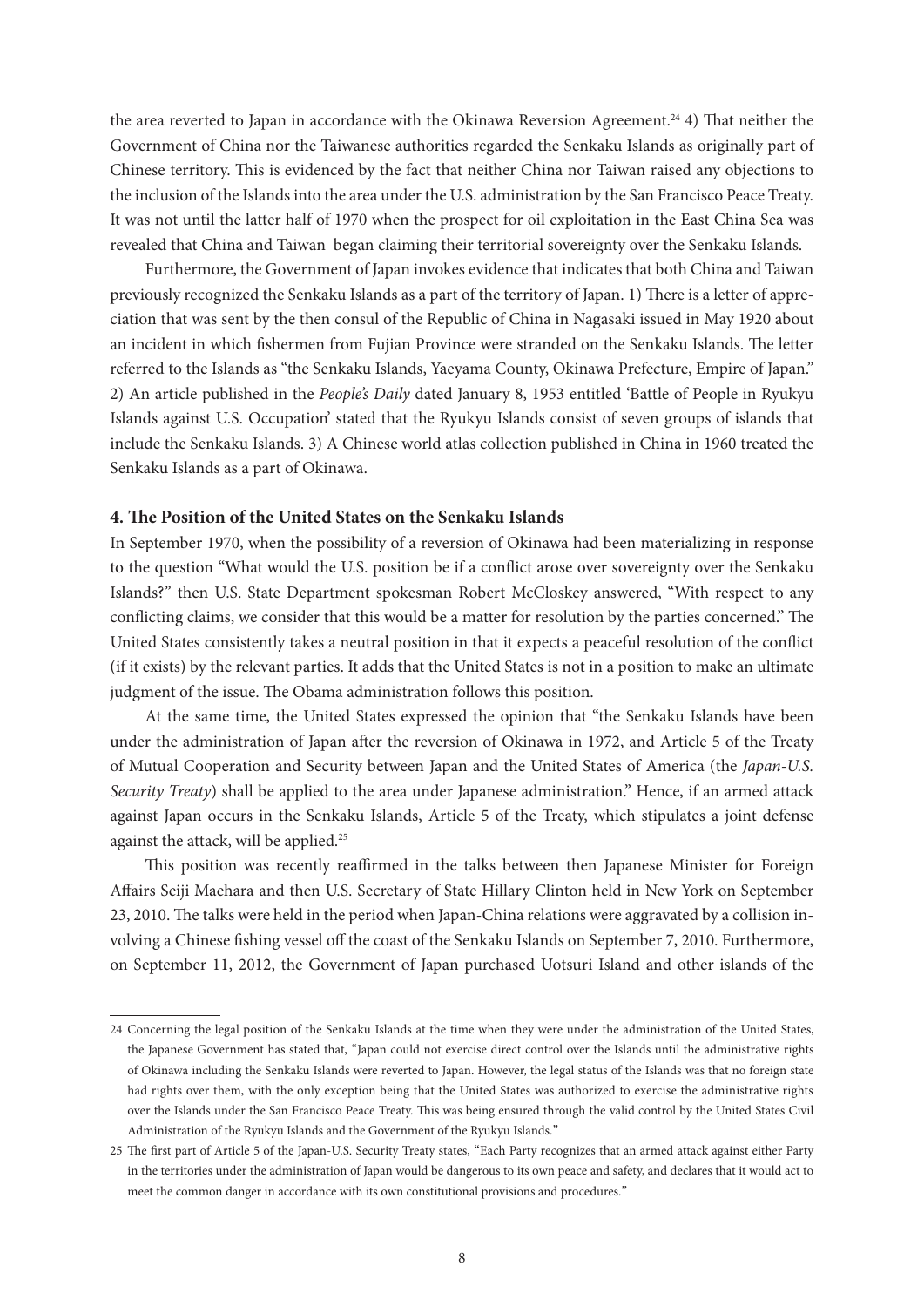Senkaku Islands. This gave rise to fierce criticism from China. In the midst of this, on September 20, 2012, Assistant Secretary of State Kurt Campbell (in charge of East Asia and Pacific affairs) stated in a U.S. Senate Foreign Relations Committee Subcommittee on East Asian and Pacific Affairs meeting: "[t] he Senkaku Islands fall clearly under Article 5 of the Security Treaty."

#### **5. Developments over the Senkaku Islands after the 1990s**

#### **(1) Chinese Legislation Related to the Territories and the Territorial Seas**

Since the 1990s, China has been promoting its maritime strategy as part of its national strategy. In February 1992, the Law of the People's Republic of China on the Territorial Sea and the Contiguous Zone, which expressly stipulates the Senkaku Islands as being a part of China's territory for the first time, was enacted.26 In addition, the Law on the Exclusive Economic Zone and the Continental Shelf of the People's Republic of China, which confirms the principle of the natural prolongation of the continental shelf, was enacted in June 1998 in order to strengthen the protection of natural resources and economic activities thereof in the seas adjacent to the Chinese mainland.

Furthermore, China has also been strengthening its border guards. The Law of the People's Republic of China on National Defense, which was enacted in March 1997, stipulates that by recognizing border, maritime, and air defenses as a single unit, the Government shall develop the foundation of such a united system and the Central Military Commission is put in charge of commanding concrete defense operations. In addition, the Law of the People's Republic of China on Island Protection, enacted in March 2010, stipulates, in relation to territorial protection, measures such as the exercise of ownership over uninhabited islands by the Government, and special protection of islands that constitute base points to delimit the territorial waters of China and are used for defense purposes.

#### **(2) Rise of the Baodiao Movement from the Mid-1990s**

Japan ratified the United Nations Convention on the Law of the Sea (UNCLOS) in July 1996 and immediately established an exclusive economic zone (EEZ) for 200 nautical miles. Taiwan protested this measure by claiming that it would affect fishing activities in the seas adjacent to the Senkaku Islands. In addition, during the same month, a group of Japanese political activists constructed a lighthouse on Kitakojima Island of the Senkaku Islands, which fueled demonstrations in Taiwan and Hong Kong. Subsequent to this, the so-called "Movement for the Defense of the Diaoyu Islands" (the "Baodiao Movement") has constantly been held to claim sovereignty over the Islands through protests involving physical acts.

In September 1996, a vessel carrying Hong Kong activists intruded into the territorial sea around the Senkaku Islands. Some of the activists dived into the water and one of them eventually died. A month later, 49 small boats with activists from Taiwan and Hong Kong approached the Senkaku Islands. Among them, 41 boats entered the territorial sea and four activists landed on Uotsuri Island.

In March 2004, a vessel carrying activists from China intruded into the territorial sea around the Senkaku Islands and seven activists landed on Uotsuri Island by using two small row boats. Japanese police arrested them on the charge of illegal entrance to the country. However, the Japanese authorities forcibly repatriated them without criminal prosecution.

In June 2008, a private fishing vessel from Taiwan was involved in a collision with a patrol boat of the

<sup>26</sup> Paragraph 2 of Article 2 of this law states, "The PRC's territorial land includes the mainland and its offshore islands, Taiwan and the various affiliated islands including Diaoyu Island, Penghu Islands, Dongsha Islands, Xisha Islands, Nansha (Spratly) Islands and all the other islands that belong to the People's Republic of China."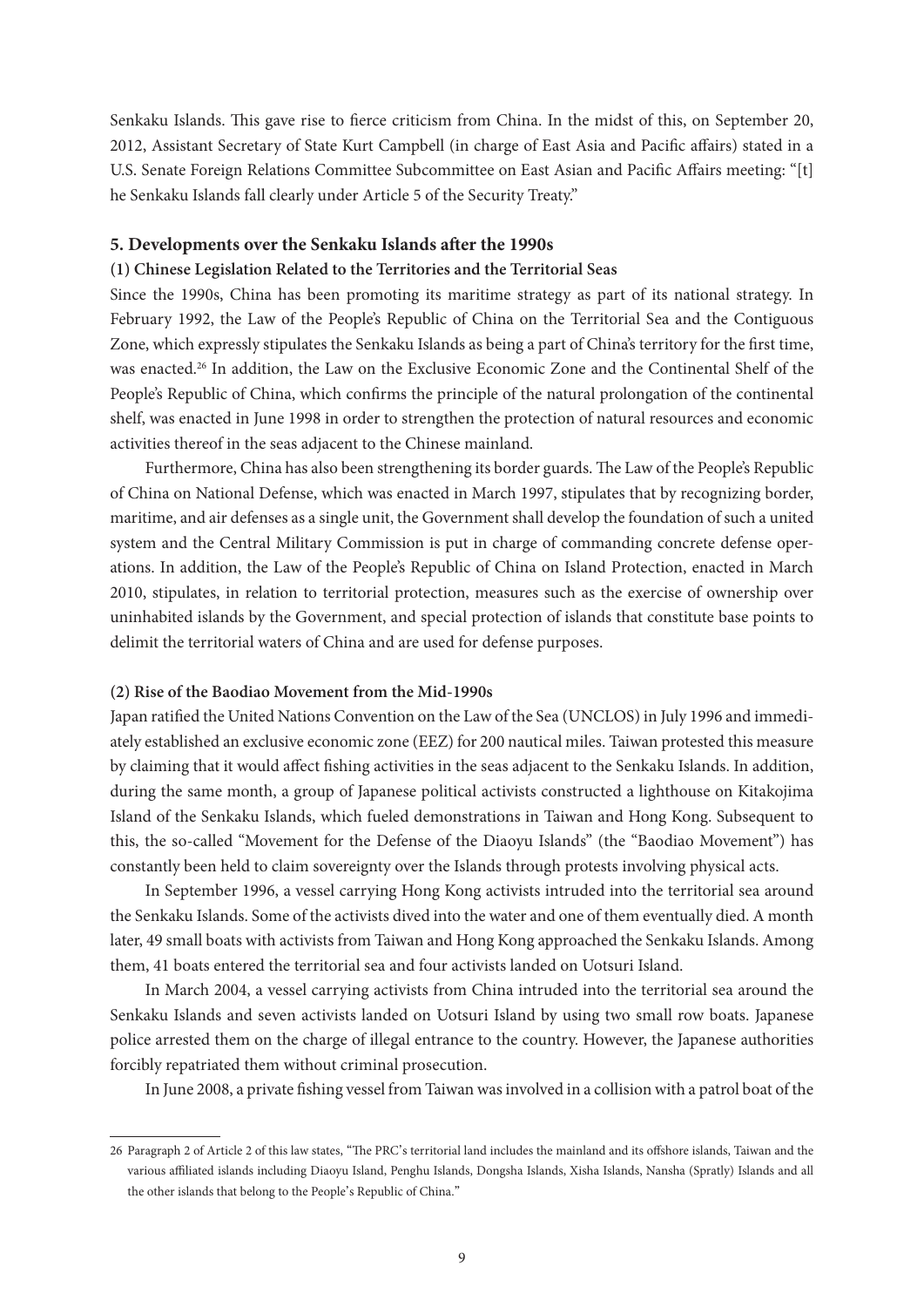Japan Coast Guard in the territorial sea around the Island and the vessel eventually sank. This incident gave rise to many protests in Taiwan. A private vessel with activists and a patrol boat of the Coast Guard Administration of Taiwan subsequently intruded into the territorial sea around the Senkaku Islands for the purpose of "displaying sovereignty." Taiwan also called for the return of its representative to Japan. The Japan Coast Guard eventually admitted a certain fault on its side and thus apologized. Compensation was also paid to the captain of the private fishing vessel that had sunk.

In December 2008, two Chinese marine surveillance vessels intruded into the territorial sea around the Senkaku Islands. A patrol boat of the Japan Coast Guard demanded the vessels to leave the area and the vessels obeyed the warning. This incident was noticeable as a new development due to the fact that Chinese official vessels entered the territorial sea around the Senkaku Islands.

# **(3) The 2010 Collision Incident Involving a Chinese Fishing Vessel and the Landing of Activists from Hong Kong**

The Japan-China relationship was further aggravated by the incident that occurred in September 2010 when a Chinese fishing vessel collided with a Japan Coast Guard patrol vessel in the territorial sea around the Islands. Japan arrested and detained the captain of the Chinese vessel on a charge of obstruction of performance of public duty. Claiming that the Senkaku Islands were an inherent part of China's territory, China demanded the prompt release of the captain on the grounds that the judicial proceedings by Japan against him were unlawful and void. China subsequently took various countermeasures against Japan, such as the arrest of a Japanese national in Hebei Province and decreasing the amount of rare earths exported to Japan. However, China denied that these were countermeasures in response to the incident. China continuously demanded an apology and compensation from Japan even after the release of the captain. In addition, a series of anti-Japan demonstrations took place in China.

On August 15, 2012, a vessel carrying activists from Hong Kong entered the territorial sea around the Islands. The vessel ignored warning issued by a Japan Coast Guard patrol vessel and seven activists illegally disembarked on Uotsuri Island. 14 activists were arrested, including the seven who landed on the island. However, all of them were forcibly repatriated without criminal prosecution. China criticized Japan over this incident by claiming that the Senkaku Islands is china's inherent territory and that the arrest of Chinese nationals by Japan on the Islands constituted the violation of the sovereignty of China. In addition, anti-Japan protests took place in China again.

# **(4) The Development Leading to the "Nationalization" of the Senkaku Islands, and the Response from China and Taiwan**

Since 1996, the Baodiao Movement by activists in Hong Kong and Taiwan has intensified. In order to counter this movement, groups of Japanese political activists visited and eventually landed on the Senkaku Islands. Under such circumstances, in April 2002, the Government of Japan rented Uotsuri Island, Kitakojima Island, and Minamikojima Island from the landowner and began direct management of the Islands for the purpose of "the peaceful and stable maintenance and management of the Senkaku Islands." In light of the will of the landowner and the purpose of the rent, it announced that any landings on the Islands are in principle prohibited except for landings by officials of the Government.<sup>27</sup>

In April 2012, when Governor of Tokyo Shintaro Ishihara announced in a speech delivered in the

<sup>27</sup> *Statement of then Chief Cabinet Secretary Yoshito Sengoku and others*, the Budget Committee of the House of Representatives, 176th Session of the Diet, *Record of Proceedings of the Budget Committee of the House of Representatives,* No. 2 (October 12, 2010), pp. 22-23.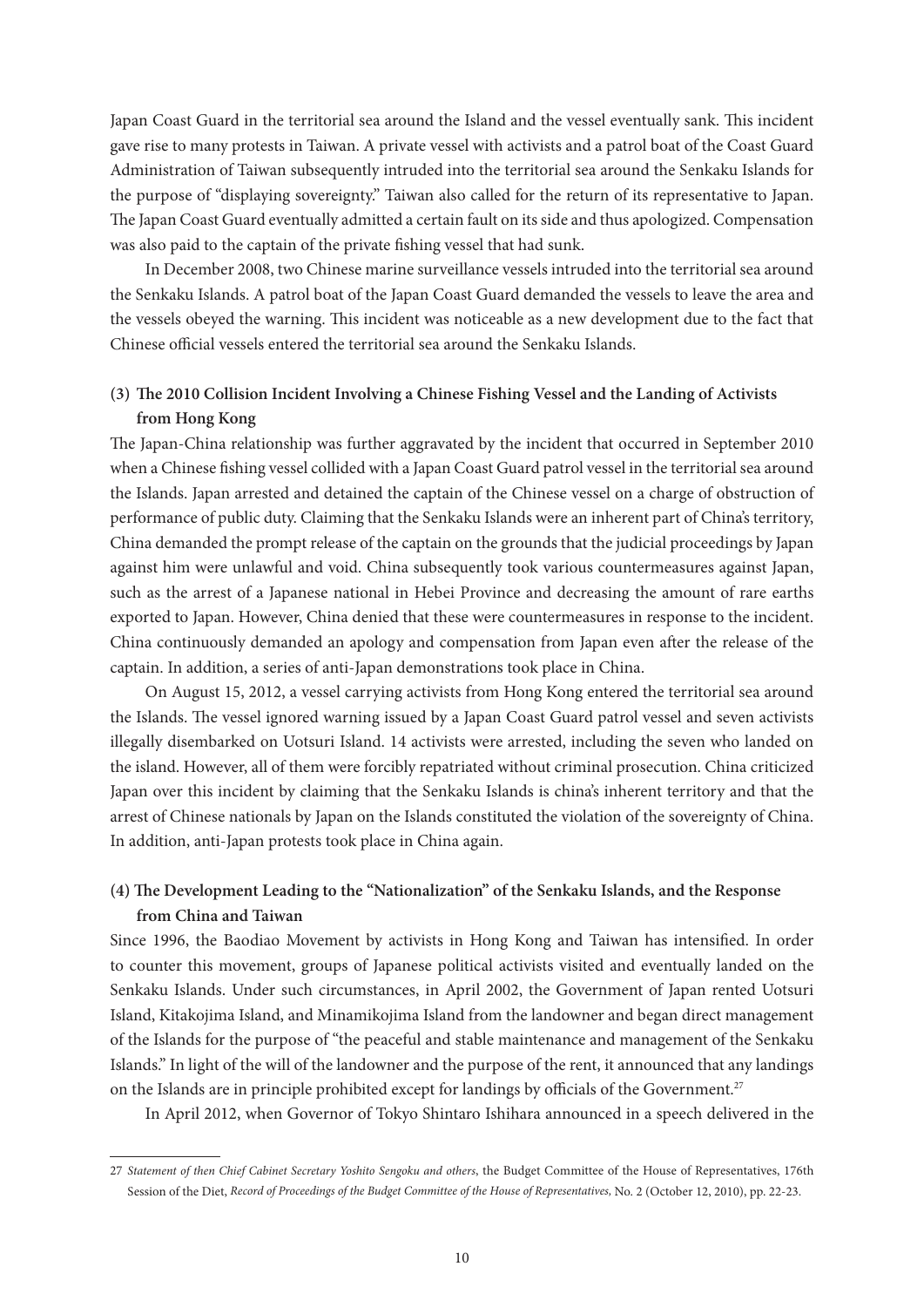United States that the Tokyo Metropolitan Government (TMG) planned to purchase Uotsuri Island and others in the Senkaku Islands, this added the momentum for a major change. Mentioning the fact that discussions were moving forward on the matter with the landowner, Governor Ishihara expressed TMG's intention to reconsider the state of management over the Senkaku Islands,<sup>28</sup> and stated that TMG would consider how to effectively use the island after the purchase, with ideas that included the creation of a reef for fish and the development of fishing resources. Under these circumstances, in July 2012, Prime Minister Yoshihiko Noda announced that the national Government was also considering the purchase of Uotsuri Island and others, and had already approached the landowner.<sup>29</sup>

As a result, the negotiation between the Government and the landowner moved ahead, and it was agreed upon that the national Government, not TMG, would purchase Uotsuri Island, Kitakojima Island, and Minamikojima Island. On September 10, 2012, the Government formally confirmed this policy for acquisition and ownership of the three islands in a meeting with relevant Cabinet members. It also determined that the Japan Coast Guard would be mandated to manage these islands. On September 11, the Cabinet decided that the Government would pay 2.05 billion yen to the landowner from a reserve fund. The purchase contract was signed between the Government and the landowner on the same day.<sup>30</sup>

In response to these movements, on September 10, the Chinese Government released a statement with the criticism that the "nationalization" of the Senkaku Islands violated the sovereignty of China and expressed its "firm opposition" to the measure. Anti-Japan demonstrations heated up in the country, resulting in the destruction or looting of Japanese corporate property and violence against Japanese citizens staying in China. Various events for exchange that were supposed to be held in the subsequent period, including the celebration of the 40th anniversary of the normalization of diplomatic relations between Japan and China to be held at the end of the month, were canceled or postponed. Chinese fishing surveillance vessels (Yuzheng) and marine surveillance vessels (Haijian) subsequently entered the territorial sea around the Islands.

Taiwan also strongly criticized the "nationalization" of the Islands, which was followed by the intrusion of Taiwanese fishing vessels and patrol vessels into the territorial sea around the Islands.

The Government of Japan (the Noda Cabinet) explained that the purchase of the Islands "is not a major change of the current situation." In other words, it was a response to the movement in April 2012 by TMG to purchase the Senkaku Islands, given that "the Government of Japan will never approve the own assertions of China, but is concerned that some movements could have a substantial impact on the Japan-China relationship in practice." The Government felt that "the transfer of the ownership is the practical and best measure from a broad perspective of Japan-China relations for the purpose of ensuring a continued peaceful and stable maintenance and management of the Islands over the long term."

<sup>28</sup> "Senkaku de Gyogyo Shigen Kaihatsu o, Ishihara Chiji, Chugoku Kensei Nerau [Proposing the development of fishing resources in Senkaku Islands - Governor Ishihara seeks the containment of China], *Mainichi Shimbun,* evening edition, April 18, 2012, and other articles

<sup>29</sup> "*Kokuyuka Hoshin, Shusho 'Senkaku wo Antei Kanri*'" [Policy for nationalization - PM seeks ʻstable management of the Senkaku Islands'], Yomiuri Shimbun, July 10, 2012, and other articles

<sup>30</sup> Concerning the price of 2.05 billion yen for the acquisition of the three islands, the Government has explained, "The acquisition price in question was determined based on our aim to acquire and own the three Senkaku Islands in order to facilitate the longterm peaceful and stable maintenance as well as management of the Senkaku Islands, which are unique in that they are irreplaceable offshore islands within our territory. It was also based on the results of examinations, which included real estate experts, on the price of the long-term peaceful and stable maintenance and management of the three Senkaku Islands." (*Answers to Questions on the Nationalization of the Senkaku Islands by the Government Submitted by House of Representatives Member Takahiro Asano, Naikaku Shushitsu* [Public Questions to the Cabinet], Vol. 180, No. 423, September 14, 2012)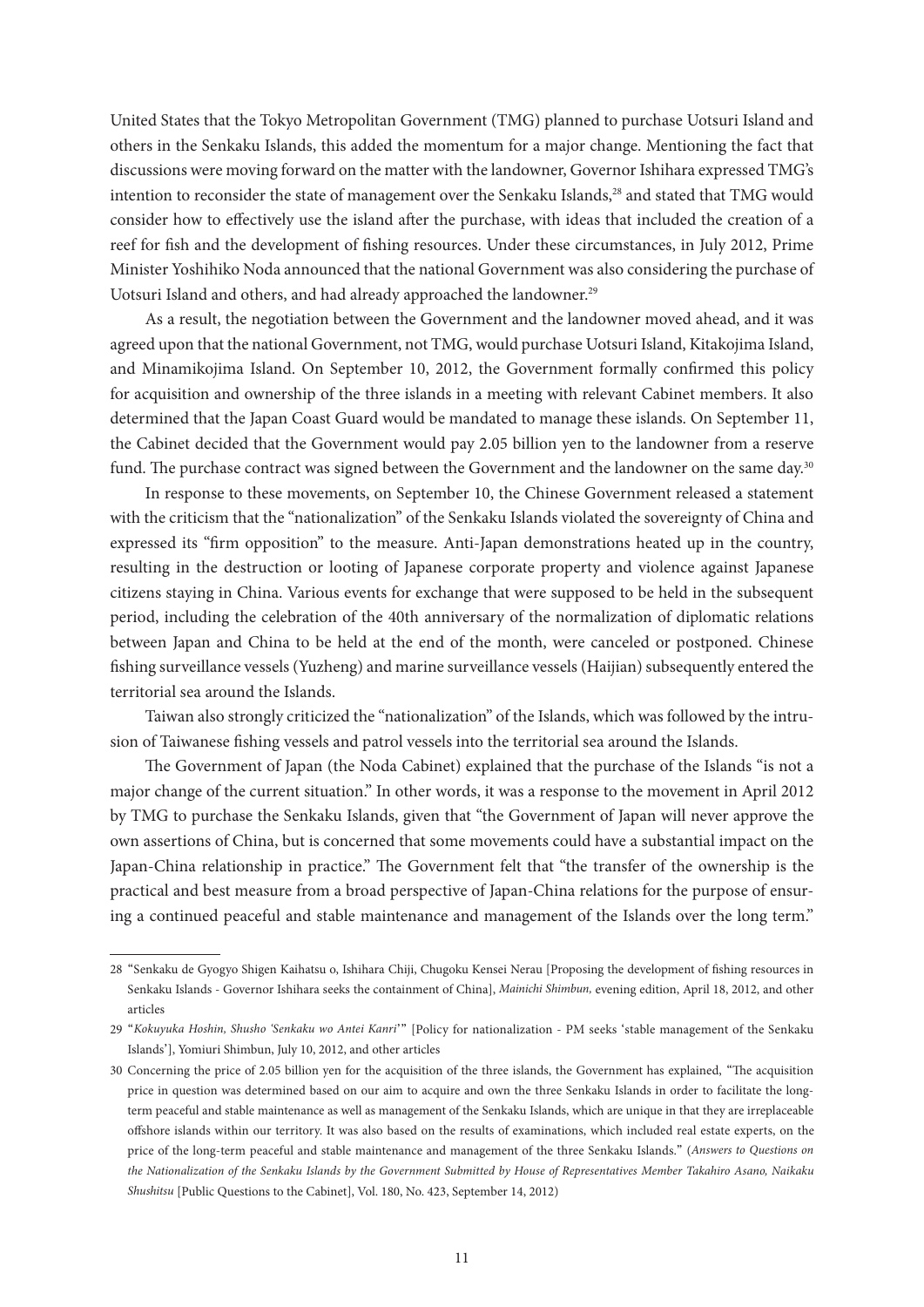Furthermore, "Japan does not wish for the situation surrounding the Senkaku Islands to have an impact on the overall relations with other countries or regions."31

# **6. Concluding Remarks: Prospects for the Senkaku Islands Issue and Japan-China Relations**

**(1) The Situational Differences between the Senkaku Islands, Takeshima, and Northern Territories**  This paper has reviewed the history of issues surrounding the Senkaku Islands. Notwithstanding the view of the Japanese Government, which is that there exists no issue of territorial sovereignty to be resolved, China and Taiwan have recently strongly claimed their respective sovereignty over the Islands. Numerous incidents have frequently occurred that aggravate the Japan-China and Japan-Taiwan relationships.

This section concerns the future of the Senkaku Islands. However, before addressing this subject, it is worthwhile to compare the two territorial disputes that Japan is involved with: disputes on Takeshima and the Northern Territories. An analysis on the differences between these cases will be conducted.

Takeshima has been occupied by the Republic of Korea (ROK) since the 1950s. The Government of Japan has consistently lodged protests against the ROK because this constitutes an "illegal occupation." The Government has proposed the settlement of this dispute through diplomatic negotiation or judicial settlement by referring the case to the International Court of Justice (ICJ). Regarding Takeshima, the ROK has responded that "It is an inherent territory of ROK. Thus, there is no territorial issue." and has thereby refused the proposal for the settlement. The United States maintains a neutral position, stating that it expects the relevant parties to reach a peaceful solution if there is any dispute over the sovereignty of Takeshima. Because Takeshima is not under the administration of Japan, Article 5 of the Japan-U.S. Defense Treaty does not apply.32

The Northern Territories were occupied by the Soviet Union at the end of World War II and have been continuously occupied by Russia, its successor. The Government of Japan asserts that the Northern territories have been under "illegal occupation" by Russia and has thus consistently proposed to Russia to hold negotiations on this issue based on its basic policy of resolving the issue of the attribution of the four Northern territories and concluding a peace treaty with Russia. Russia claims that it acquired the Northern Territories as a result of World War II. However, Russia admits that a territorial dispute over the Northern Territories exists and is ready to hold negotiations. The United States has sided with Japan, although Article 5 of the Japan-U.S. Security Treaty does not apply to the Northern Territories as they are not "under the administration of Japan".33

In sum, the Government of Japan recognizes the existence of territorial issue in terms of Takeshima and the Northern Territories, whereas it denies the existence of territorial issue with regard to the Senkaku Islands. The Republic of Korea denies the existence of the territorial dispute on Takeshima and thus refuses any proposal for diplomatic or judicial settlement, while Russia admits the existence of a dispute over the Northern Territories and thus is ready for negotiations. Article 5 of the Japan-U.S. Security Treaty applies to the Senkaku Islands because they are under the administration of Japan, but does not apply to Takeshima or the Northern Territories, which are not under Japan's administration (see Figure 4).

<sup>31</sup> From the Ministry of Foreign Affairs website, *Three Truths about the Senkaku Islands* (October 4, 2012), available at <http://www. mofa.go.jp/mofaj/area/senkaku/3shinjitu.html>

<sup>32</sup> *Statement of then Director-General of the North American Affairs Bureau Kazuyoshi Umemoto*, the Committee on Foreign Affairs of the House of Representatives, 171st Session of the Diet, *Record of Proceedings of the Committee on Foreign Affairs of the House of Representatives*, No. 19 (July 1, 2009), p. 6

<sup>33</sup> Ibid.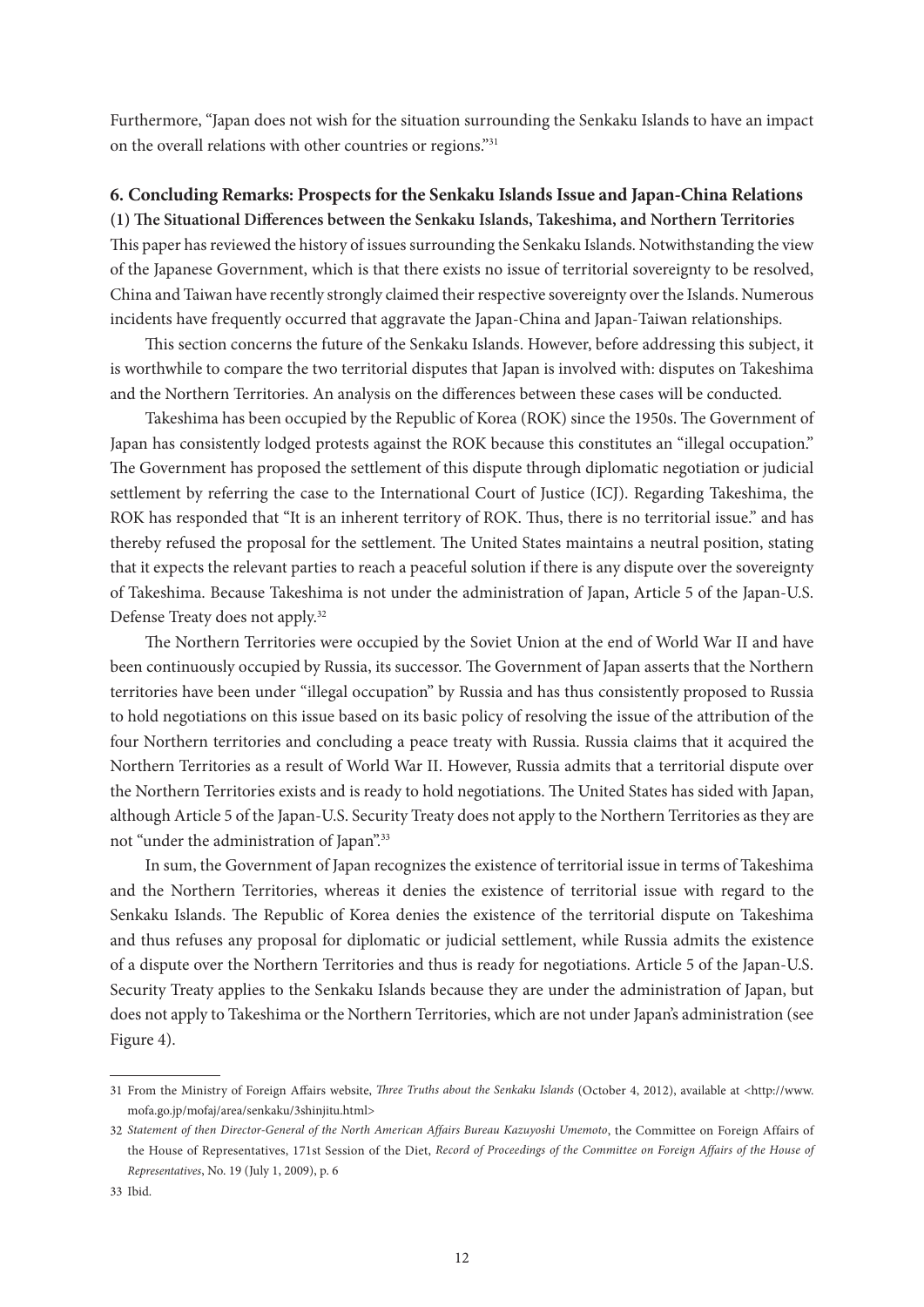In the light of these differences, in each issue of the Senkaku Islands, Takeshima, and the Northern Territories, Japan should note that the priority of the means to be taken may be different: measures to ensure territorial integrity, diplomatic negotiations, judicial settlement, and appeals of the territorial issue to the international community.

|                                                             | Senkaku Islands                                                                                                                                                                                                                                          | Takeshima                                                                                                                                                                                                                                     | <b>Northern Territories</b>                                                                                                                                                                                                                               |
|-------------------------------------------------------------|----------------------------------------------------------------------------------------------------------------------------------------------------------------------------------------------------------------------------------------------------------|-----------------------------------------------------------------------------------------------------------------------------------------------------------------------------------------------------------------------------------------------|-----------------------------------------------------------------------------------------------------------------------------------------------------------------------------------------------------------------------------------------------------------|
| Area                                                        | Approx. 5.6 sq. km.                                                                                                                                                                                                                                      | Approx. 0.2 sq. km.                                                                                                                                                                                                                           | Approx. 5,036 sq. km.                                                                                                                                                                                                                                     |
| Administrative Division                                     | Ishigaki City, Okinawa<br>Prefecture                                                                                                                                                                                                                     | Okinoshima Town,<br>Shimane Prefecture                                                                                                                                                                                                        | Within the<br>administrative area of the<br>Hokkaido Government<br>Nemuro Subprefectural<br>Bureau                                                                                                                                                        |
| State of Control                                            | Valid control by Japan                                                                                                                                                                                                                                   | Occupation by the<br>Republic of Korea                                                                                                                                                                                                        | Occupation by Russia                                                                                                                                                                                                                                      |
| Recognition of the<br>Territorial issue                     | Japan: Does not exist                                                                                                                                                                                                                                    | Japan: Exists                                                                                                                                                                                                                                 | Japan: Exists                                                                                                                                                                                                                                             |
|                                                             | China, Taiwan: Exists                                                                                                                                                                                                                                    | ROK: Does not exist                                                                                                                                                                                                                           | Russia: Exists                                                                                                                                                                                                                                            |
| Japan's Position                                            | The Senkaku Islands are<br>an inherent territory of<br>Japan, and there exists<br>no issue of territorial<br>sovereignty to be<br>resolved concerning the<br>Senkaku Islands.                                                                            | Takeshima is an inherent<br>territory of Japan but<br>has been under illegal<br>occupation by the<br>ROK. The ROK should<br>respond to diplomatic<br>negotiations and a<br>judicial solution.                                                 | The Northern Territories<br>are an inherent territory<br>of Japan but have been<br>under illegal occupation<br>by Russia. Japan will<br>resolve the territorial<br>issue over the four<br>Northern Islands and<br>conclude a peace treaty<br>with Russia. |
| Position of Other<br>Country/Region<br>Claiming Sovereignty | China, Taiwan: The<br>Islands are a part of<br>China's (Taiwan's)<br>territory, and the<br>sovereignty of Japan<br>is unacceptable. Japan<br>should recognize that<br>there is a territorial issue.                                                      | ROK: The island is an<br>inherent territory of<br>ROK, and there is no<br>territorial issue. Thus,<br>the island is not to be<br>the subject of diplomatic<br>negotiations or a judicial<br>solution.                                         | Russia: The territories<br>have been under the<br>control of Russia (the<br>former Soviet Union)<br>due to the result of<br>World War II. Russia will<br>respond to negotiations<br>about the attribution<br>of the four Northern<br>Islands.             |
| Response of the United<br><b>States</b>                     | The United States does<br>not take any specific<br>position on the issues of<br>territorial sovereignty.<br>However, the Senkaku<br>Islands are under the<br>administration of Japan,<br>and so the U.S.-Japan<br>Security Treaty does<br>apply to them. | The United States<br>does not take any<br>specific position on<br>the issues of territorial<br>sovereignty. Takeshima<br>Island is not under<br>the administration of<br>Japan, so the U.S.-Japan<br>Security Treaty does not<br>apply to it. | The United States<br>supports Japan's position.<br>However, the Northern<br>Territories are not under<br>the administration of<br>Japan, so the U.S.-Japan<br>Security Treaty does not<br>apply to them.                                                  |

Figure 4: Comparison of the situations of the Senkaku Islands, Takeshima, and the Northern Territories

Note: The Government of Japan recognizes the existence of territorial issue only for Takeshima Island and the Northern Territories.

Created by the author.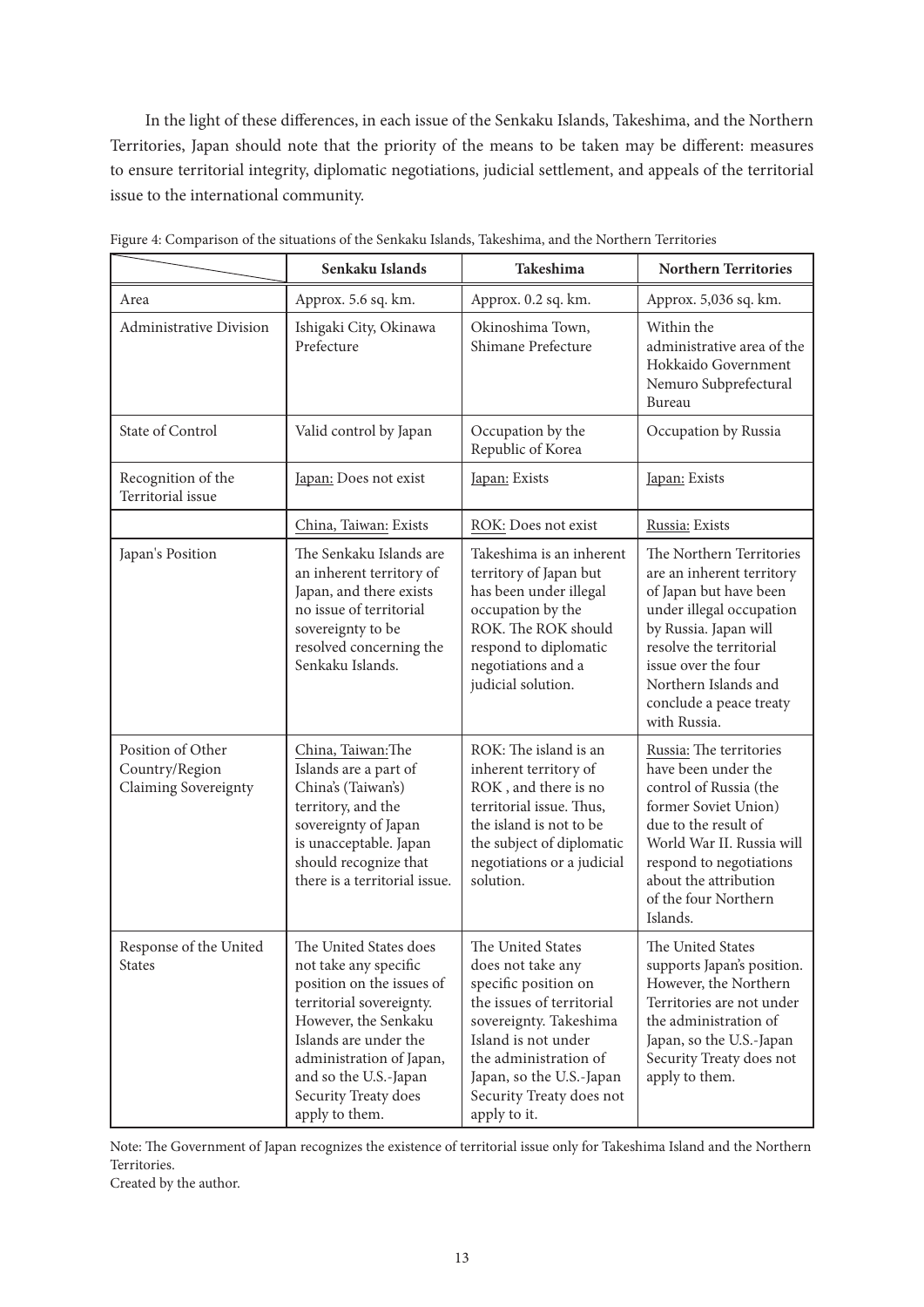#### **(2) Divided Opinions over the State of Management of the Senkaku Islands**

The Government of Japan purchased Uotsuri Island and other islands in September 2012. Various ideas have been proposed in terms of the management of the islands. In order to strengthen Japan's control over the islands, Governor Ishihara proposed to the Government the construction of a fishing vessel storm evacuation area and a climate observation station.<sup>34</sup> Other proposals include the permanent stationing of Japan Coast Guard personnel and police officers on the Islands in order to maintain Japan's sovereignty.<sup>35</sup> Conversely, it has also been pointed out that no change should be made to the current situation as the construction of structures on the Senkaku Islands would have more demerits than merits in that this would further increase tension between Japan and China.<sup>36</sup> In this regard, the Noda Cabinet stated that the acquisition and ownership of the Senkaku Islands was "not a major change of the current situation" and suggested a policy of continuing the response that had been undertaken in the past of ensuring the prohibition of any landings on the Islands, excluding landings made by officials of the Government for "the peaceful and stable maintenance and management" of the Senkaku Islands. However, the state of management over the Senkaku Islands is again being called into question out of consideration of the protection of Japan's territory and the future of Japan-China relations.

#### **(3) Strengthening the Defense of the Territorial Sea and Enhancing Japan's Island Defense Posture**

In recent years, Chinese and Taiwanese official vessels and fishing vessels have repeatedly entered the territorial sea around the Senkaku Islands. In order to maintain "valid control" over the Islands, it is thus necessary for Japan to strengthen the coastal guard. It is proposed that the Japan Coast Guard should be strengthened by increasing the number of large-scale patrol vessels that are supposed to be deployed to the maritime areas adjacent to the Islands.

In terms of domestic legislation, the establishment of "the crime of the intrusion into territorial waters" is proposed so as to comprehensively regulate the entrance of vessels, which intrude into territorial waters, and, whose passage is not innocent. The Government of Japan takes the view that it needs a further examination on the possibility of making such a comprehensive legislation. It has implemented United Nations Convention on the Law of the Sea (UNCLOS) by enacting various special legislations in accordance with the Convention that provide various approaches to address passages that are not innocent (see Figure 5).<sup>37</sup>

<sup>34</sup> *"Senkaku ni Funa-damari o, Ishihara Tochiji, Kuni Konyu ni Jyoken Shimesu*" [The Senkaku Islands need a harbor - Governor Ishihara states conditions for the purchase of Senkaku Islands by the State], *Asahi Shimbun*, September 1, 2012, and other articles

<sup>35</sup> Masashi Nishihara, "*Ryodo Shuken o Futaiten no Kakugo de Mamore*" [Protect the sovereignty with firm determination], *Sankei Shimbun*, September 5, 2012, and other articles

<sup>36</sup> Tetsuo Kotani "*Senkaku Mondai Chugoku he no Taiou, 'Kaiketsu' yori 'Kanri' Yusen*" [The Senkaku issue: Better to prioritize management over solution in response to China], *Yomiuri Shimbun*, September 25, 2012, and other articles

<sup>37</sup> *Statement of Commandant Hisayasu Suzuki, the Japan Coast Guard,* the Committee on Land, Infrastructure, Transport and Tourism of the House of Representatives, 180th Session of the Diet, *Record of Proceedings of the Committee on Land, Infrastructure, Transport and Tourism of the House of Representatives*, No. 13 (August 3, 2012), p. 5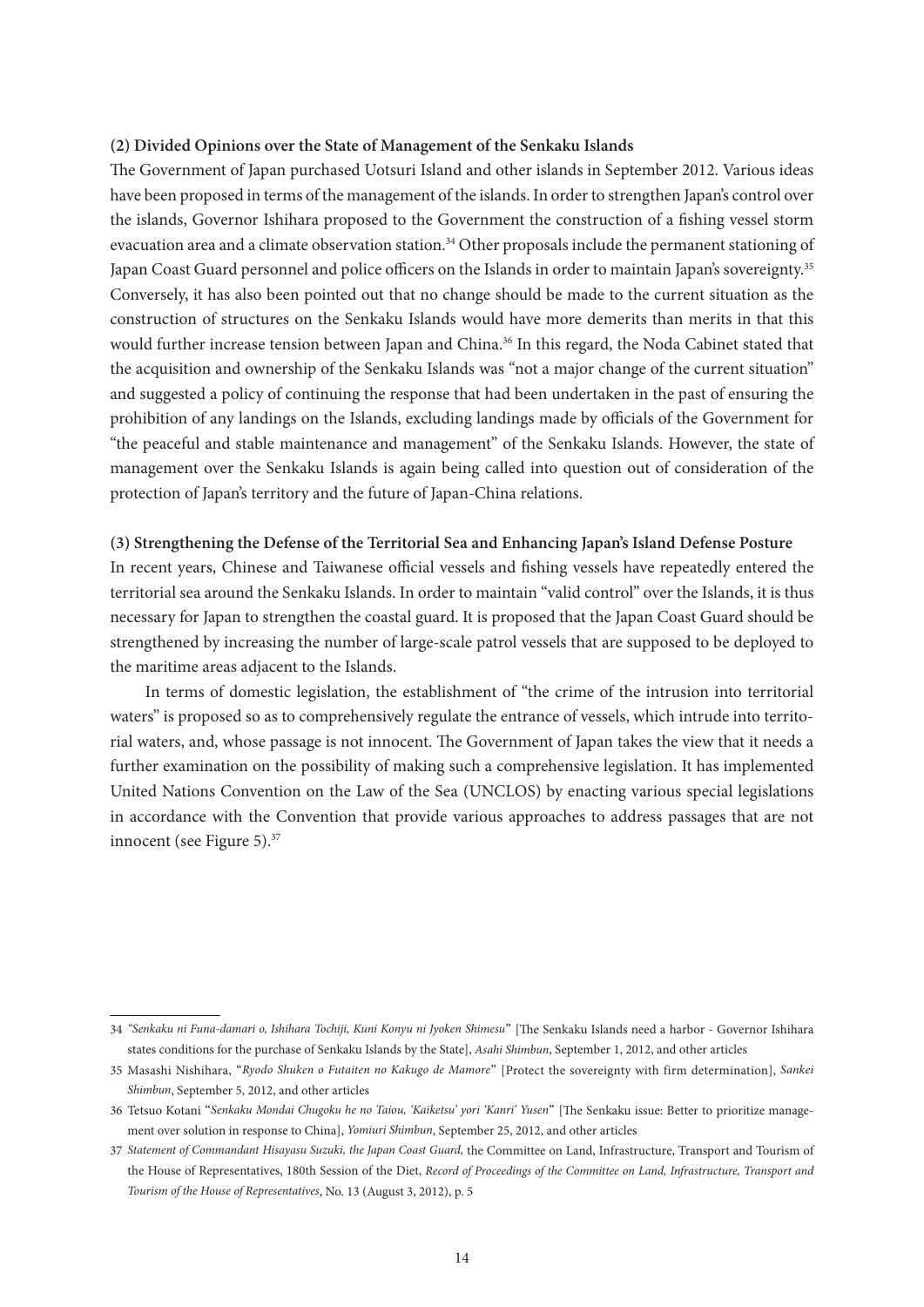| Action                                                                 |                                                                                                                                              | Applicable domestic law                                                                                                                                                                                                                                                                                                                                                                                                                                                                                                                                                                                        |  |
|------------------------------------------------------------------------|----------------------------------------------------------------------------------------------------------------------------------------------|----------------------------------------------------------------------------------------------------------------------------------------------------------------------------------------------------------------------------------------------------------------------------------------------------------------------------------------------------------------------------------------------------------------------------------------------------------------------------------------------------------------------------------------------------------------------------------------------------------------|--|
| Securing innocent passage (Article 18 of UNCLOS)                       |                                                                                                                                              | The Law on Navigation of Foreign Ships through the<br>Territorial Sea and Internal Waters                                                                                                                                                                                                                                                                                                                                                                                                                                                                                                                      |  |
|                                                                        | Threat or use of force                                                                                                                       | Self-Defense Forces Act (exercise of self-defense)                                                                                                                                                                                                                                                                                                                                                                                                                                                                                                                                                             |  |
|                                                                        | Drills or rehearsals using weapons                                                                                                           | Act for Controlling the Possession of Firearms or<br>Swords and Other Such Weapons (possession, ex-<br>plosion), Criminal Regulations to Control Explosives<br>(use), etc.                                                                                                                                                                                                                                                                                                                                                                                                                                     |  |
|                                                                        | Gathering of intelligence that damages defense<br>or security                                                                                | No general domestic law in place                                                                                                                                                                                                                                                                                                                                                                                                                                                                                                                                                                               |  |
|                                                                        | Propaganda activities that impact defense or<br>security                                                                                     | Radio Law (broadcast of communications claiming<br>the destruction of the Government, etc.)                                                                                                                                                                                                                                                                                                                                                                                                                                                                                                                    |  |
|                                                                        | Arrival/departure or loading of airplanes                                                                                                    | Civil Aeronautics Act (landing areas, aviation, and<br>domestic usage of foreign airplanes, etc.)                                                                                                                                                                                                                                                                                                                                                                                                                                                                                                              |  |
| Regulation of passages that are not innocent<br>(Article 19 of UNCLOS) | Arrival/departure or loading of military craft                                                                                               | Civil Aeronautics Act (prohibition of munitions<br>export)                                                                                                                                                                                                                                                                                                                                                                                                                                                                                                                                                     |  |
|                                                                        | Loading or unloading of goods, currencies, or<br>people in violation of laws regarding customs,<br>finance, immigration control, or hygiene. | Customs Act (items prohibited for import)<br>Narcotics and Psychotropic Control Act, Opium<br>Control Act, Cannabis Control Act, Stimulants<br>Control Act (possession, etc.), Immigration Control<br>and Refugee Recognition Act (immigration of foreign<br>nationals, etc.), Quarantine Act (prohibition on<br>entry into port, etc.), Foreign Exchange and Foreign<br>Trade Control Law (export approval, etc.), Act for<br>Controlling the Possession of Firearms or Swords and<br>Other Such Weapons (import prohibition), Penal<br>Code (abduction with the intent to remove from the<br>parent country) |  |
|                                                                        | Pollution                                                                                                                                    | Act on Prevention of Marine Pollution and<br>Maritime Disaster (prohibition of discharge, etc.),<br>Act on Prevention of Radiation Disease Due to<br>Radioisotopes, etc. (limitation of marine dumping),<br>Act on the Regulation of Nuclear Source Material,<br>Nuclear Fuel Material and Reactors (limitation of<br>marine dumping)                                                                                                                                                                                                                                                                          |  |
|                                                                        | Fishing activities                                                                                                                           | Act on Regulation of Fishing Operation by Foreign<br>Nationals (prohibition of fishing), etc.                                                                                                                                                                                                                                                                                                                                                                                                                                                                                                                  |  |
|                                                                        | Investigation/surveying activities                                                                                                           | Partly not regulated by domestic law                                                                                                                                                                                                                                                                                                                                                                                                                                                                                                                                                                           |  |
|                                                                        | Resource surveys                                                                                                                             | Mining Act (prohibition of the investigation of<br>mining resources), Act on Regulation of Fishing<br>Operation by Foreign Nationals (prohibition of<br>fishing), etc.                                                                                                                                                                                                                                                                                                                                                                                                                                         |  |
|                                                                        | Interference in communications facilities, etc.                                                                                              | Radio Law (prevention of crossed lines, etc.), Wire<br>Telecommunications Act (damage to facilities), etc.                                                                                                                                                                                                                                                                                                                                                                                                                                                                                                     |  |
|                                                                        | Other activities not directly related to passage<br>(cruising, etc.)                                                                         | $---$                                                                                                                                                                                                                                                                                                                                                                                                                                                                                                                                                                                                          |  |

Figure 5: Relationship between innocent passages as provided by UNCLOS and domestic legislation (Outline)

Source: Secretariat of Headquarters for Ocean Policy, Cabinet Secretariat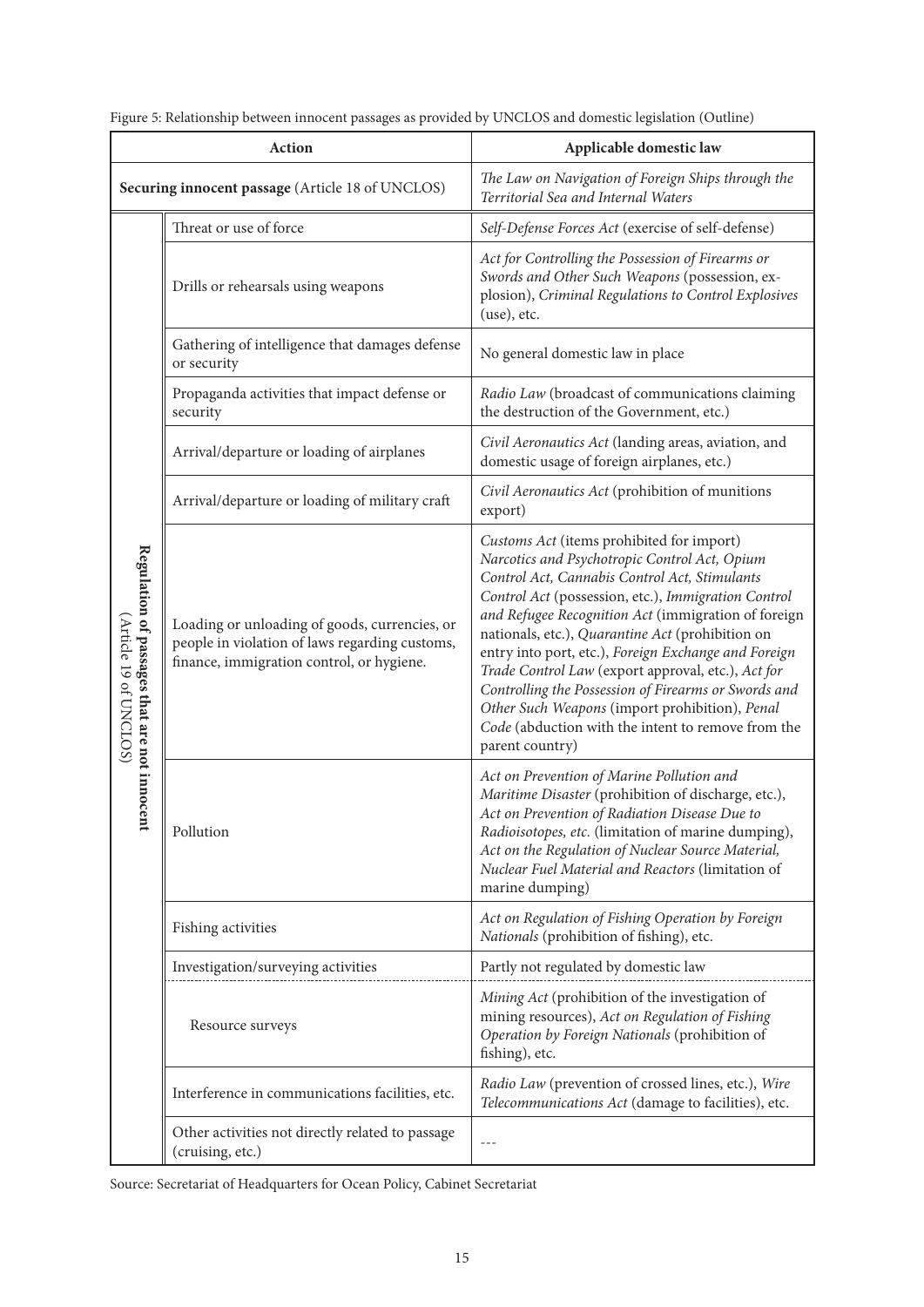It is also proposed that the Self-Defense Forces Act should be amended in order to enable the Self-Defense Forces (SDF) to conduct patrols of the territorial sea as part of their regular duties under normal circumstances. This proposal also remains to be seen.

According to the public records, the national defense budget of China continues to increase by over 10% nearly every year. China has also been expanding its maritime activities. It has been pointed out that it is necessary to strengthen the SDF unit that is deployed around the Nansei Shoto Islands, which include the Senkaku Islands. The importance of strengthening cooperation with U.S. Forces is also emphasized.

#### **(4) The Necessity of Strategic Diplomacy as China Grows to be a Superpower**

At a press conference on September 19, 2012, the Minister for Foreign Affairs Koichiro Gemba outlined a foreign policy that strengthens international public relations efforts in terms of the basis of Japan's sovereignty over the Senkaku Islands. It includes public relations with other countries through Japan's diplomatic missions abroad. This is to respond to the ever-growing claims made by China at venues such as the United Nations. Japan had thus far refrained from conducting active public relations as its basic position is that there exists no territorial issue to be resolved. However, in light of China's recent diplomatic strategy, Japan concluded that it is necessary to appeal to the international community and to disseminate Japan's view on the Islands. Further developments will remain to be seen.

Some experts point out that it would be realistic for Japan to admit the existence of a dispute over the Senkaku Islands and thereby settle it through diplomatic negotiation with China and Taiwan.<sup>38</sup> The Government has expressed the opinion that "[t]he Senkaku Islands are under the valid control of Japan, and there exists no issue to be resolved concerning the Senkaku Islands. There is no necessity to bring this case before an international court or tribunal." (Chief Cabinet Secretary Osamu Fujimura).<sup>39</sup> However, some argue that a judicial settlement of the dispute before the ICJ might have certain advantages as it would ensure the parties could claim their respective historical and legal basis without adversely affecting the public opinions and nationalistic spirits of the respective countries.<sup>40</sup> Further discussion will be expected at a venue such as the Diet on the state of diplomatic management over the Senkaku Islands.

Beyond the Senkaku Islands, the state of overall diplomatic relations with China moving forward will start to become a challenge. In Chinese diplomacy, there is an expression *tāo guāng yǎng huì* – to hide one's potential and bide one's time. This is a teaching imparted by Deng Xiaoping that means to hide one's potential as much as possible while one has little power, and then to wait patiently while accumulating enough power. China has continued to take a diplomatic approach with a focus on international cooperation based on this idea since the Tiananmen Square incident in 1989. However, in the midst of economic stagnation that is deepening in advanced economies due to the financial crisis caused by the Lehman shock in October 2008, and following the success of the Beijing Olympics in August of the same year, China's international influence increased alongside the comparatively steady growth of its economy. Furthermore, China overtook Japan to become the second largest economy in the world in terms of GDP

<sup>38</sup> Kazuhiko Togo, "*Senkaku mo Dodo to Taiwa o"* [We shall have a confident dialogue for the Senkaku Islands], *Asahi Shimbun*, August 19, 2012, and other articles

<sup>39</sup> "*Seifu, Senkaku 'Shihosai' Kecchaku ni Hiteiteki*" [Government responds negatively towards ʻjudicial' solution to Senkaku Islands], *Yomiuri Shimbun*, September 30, 2012

<sup>40</sup> Shunji Taoka, "*Senkaku, Saiban ni Azuketeha*" [How about leaving the Senkaku Islands up to the Courts?], *Mainichi Shimbun*, evening edition, October 1, 2012; Yoshiki Mine, "*Senkaku Mondai, Monzenbarai Sezu Shijitsu Kakunin o*" [Don't shut the door on the Senkaku issue and confirm relevant historical evidence], *Asahi Shimbun*, October 4, 2012, and other articles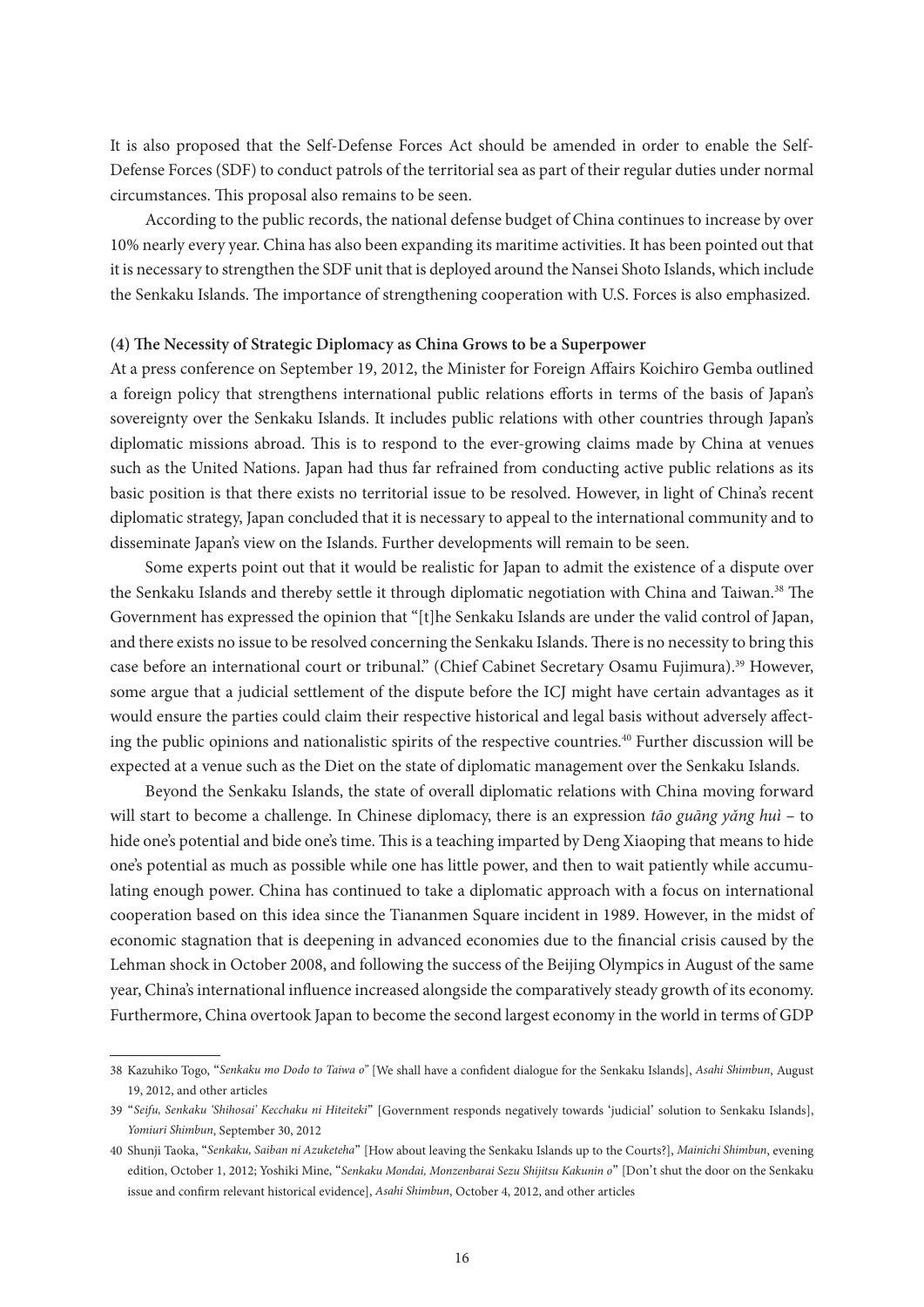in 2010. Given all of this, it is said that there has been greater domestic debate in China on whether the country should pursue a new form of diplomacy that is more befitting a major world power. In such a situation and due to the fact that China may become increasingly assertive and uncooperative in the future, how should Japan proceed in its dealings with China? There is now a need to advance the diplomatic relationship between Japan and China in a more strategic way by conducting sufficient examinations and discussions on policies and approaches, including those that could enhance connections between the people of Japan and China at every level, as well as the state of the Japan-U.S. Alliance.

|                                                                                                      | Japan                                                                                                                                                                                                                                                                                                                                                                                                                                                                                                                                                                                                                                                                                                                                                                                                                                                                                                                                                                                                                                                                                                  |
|------------------------------------------------------------------------------------------------------|--------------------------------------------------------------------------------------------------------------------------------------------------------------------------------------------------------------------------------------------------------------------------------------------------------------------------------------------------------------------------------------------------------------------------------------------------------------------------------------------------------------------------------------------------------------------------------------------------------------------------------------------------------------------------------------------------------------------------------------------------------------------------------------------------------------------------------------------------------------------------------------------------------------------------------------------------------------------------------------------------------------------------------------------------------------------------------------------------------|
| <b>Basic Position</b>                                                                                | There is no doubt that the Senkaku Islands are clearly an<br>inherent part of the territory of Japan in light of historical<br>facts and based upon international law. Thus, there is no<br>issue regarding the sovereignty of the Senkaku Islands<br>between Japan and China or any other countries.<br>None of the arguments that the Chinese Government<br>or Taiwanese authorities have presented on historical,<br>geographic, or geological grounds constitute valid evidence<br>under international law to support China's and Taiwan's<br>assertions of territorial sovereignty over the Senkaku Islands.                                                                                                                                                                                                                                                                                                                                                                                                                                                                                      |
| Positioning of the Senkaku Islands prior to<br>their incorporation into Japanese territory<br>(1895) | The Islands were terra nullius, not a part of any country.                                                                                                                                                                                                                                                                                                                                                                                                                                                                                                                                                                                                                                                                                                                                                                                                                                                                                                                                                                                                                                             |
| Evaluation of the incorporation into Japanese<br>territory (1895)                                    | It was confirmed through surveys conducted from 1885<br>onward that the Islands were terra nullius. Based on the<br>survey results, a Cabinet Decision was made to incorporate<br>them in January 1895, which had no connection to the<br>results of reconciliation after the First Sino-Japanese War.<br>After the incorporation, the Islands were treated as being<br>part of Okinawa Prefecture, and have never been included in<br>the administrative area of the Governor-General of Taiwan<br>(not part of Taiwan).                                                                                                                                                                                                                                                                                                                                                                                                                                                                                                                                                                              |
| Treatment post-World War II                                                                          | The Senkaku Islands were not included in "Formosa and the<br>Pescadores," for which Japan renounced territorial sovereign-<br>ty based on Article 2 (b) of the San Francisco Peace Treaty.<br>Based on Article 3 of that same treaty, the Senkaku Islands<br>were placed under the administration of the United States as<br>part of the Nansei Shoto Islands.<br>The Cairo Declaration and the Potsdam Declaration were<br>documents that only stipulated the basic postwar settlement<br>policy of the Allied powers. Neither document was intended<br>to give a final determination on the disposition of territories<br>as a result of war.<br>Japan signed the Sino-Japanese Peace Treaty in 1952 with<br>the Republic of China (Taiwan), which Japan recognized as<br>an independent state at the time. Within that treaty, it was<br>approved that based on the San-Francisco Peace Treaty, Japan<br>had relinquished all rights to "Formosa and the Pescadores."<br>The issue of the sovereignty of the Senkaku Islands was not<br>discussed at all in the process of negotiating this treaty. |

[Reference materials] Main claims by Japan, China, and Taiwan regarding the sovereignty of the Senkaku Islands (Comparison)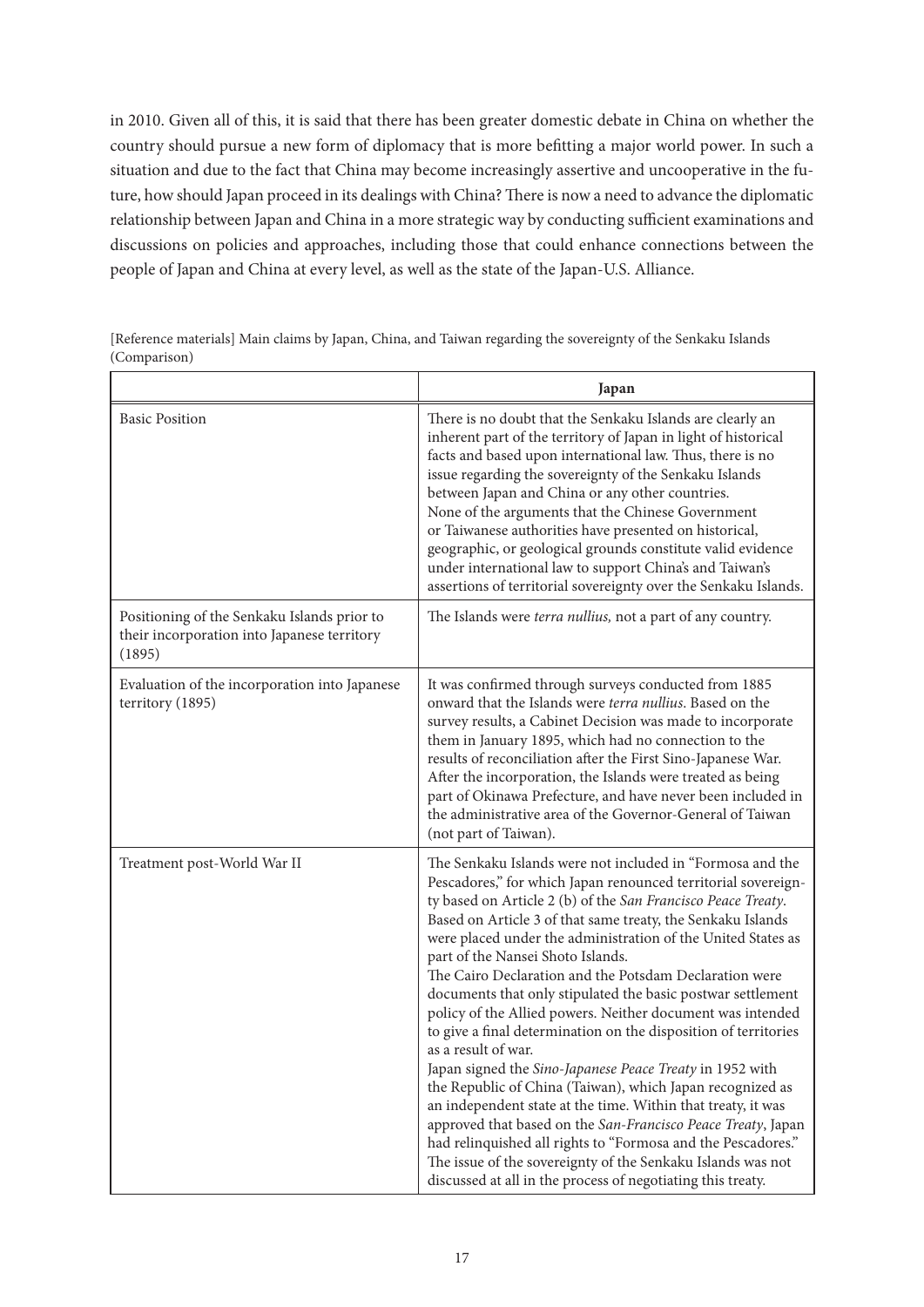| Evaluation of the Okinawa Reversion<br>Agreement                                                     | Based on the Okinawa Reversion Agreement, sovereignty<br>of the Senkaku Islands was reverted to Japan as part of<br>Okinawa in May 1972.                                                                                                                                                                                                                                                                                                        |
|------------------------------------------------------------------------------------------------------|-------------------------------------------------------------------------------------------------------------------------------------------------------------------------------------------------------------------------------------------------------------------------------------------------------------------------------------------------------------------------------------------------------------------------------------------------|
| Evidence that China and Taiwan previously<br>recognized the Senkaku Islands as Japanese<br>territory | That neither the Government of China nor the Taiwanese<br>authorities regarded the Senkaku Islands as originally part<br>of Chinese territory is apparent by the fact that they did<br>not protest when the Senkaku Islands were included in the<br>region placed under U.S. administration after World War II,<br>and only made claims on the Islands once movement heated<br>up toward oil development in the East China Sea in the<br>1970s. |
| Existence of a promise to shelve the issue of<br>sovereignty between Japan and China                 | There is no issue of sovereignty to be solved between Japan<br>and China. There is no truth to the claim that a promise was<br>made to shelve the Senkaku issue.                                                                                                                                                                                                                                                                                |
| Proposal of East China Sea Joint Development<br>by Taiwan                                            | The Senkaku Islands are clearly an inherent part of the<br>territory of Japan, and there is no issue of sovereignty. Japan<br>does not accept the claims made by Taiwan. However, that<br>premise does not mean that various forms of cooperation<br>cannot be carried out in the East China Sea.                                                                                                                                               |

Note 1: The claims of Japan were taken from the website of the Ministry of Foreign Affairs, "The Basic View on the Sovereignty over the Senkaku Islands," press conferences given by the Minister for Foreign Affairs, and other sources. Note 2: The claims of China are based on the December 1971 statement issued by the PRC Ministry of Foreign Affairs; the white paper released in September 2012 titled "Diaoyu Dao, an Inherent Territory of China;" and other sources.

| China                                                                                                                                                                                                                                                                                                                                                                                                             | <b>Taiwan</b>                                                                                                                                                                                                                                                                                                                                                                                                        |
|-------------------------------------------------------------------------------------------------------------------------------------------------------------------------------------------------------------------------------------------------------------------------------------------------------------------------------------------------------------------------------------------------------------------|----------------------------------------------------------------------------------------------------------------------------------------------------------------------------------------------------------------------------------------------------------------------------------------------------------------------------------------------------------------------------------------------------------------------|
| The Senkaku Islands (Chinese name: Diaoyu<br>Dao and its affiliated islands) are an insepara-<br>ble part of China's territory (islands affiliated<br>with the island of Formosa).<br>China is firmly opposed to Japan's violation of<br>China's sovereignty over the Diaoyu Islands in<br>all forms, and will take resolute measures to<br>curb Japan's related acts.                                            | The Senkaku Islands (Taiwanese name: Diaoyutai Islands)<br>belong to Taiwan, and are comprised of the territory of<br>the Republic of China. They are closely connected to the<br>Republic of China based on their geographic position,<br>geological composition, historical connections, and long-<br>term continuous use of the Islands by the Taiwanese people.<br>Taiwan cannot relinquish sovereignty of them. |
| The Senkaku Islands have been part of China's<br>territory since ancient times (islands affiliated<br>with the island of Formosa).                                                                                                                                                                                                                                                                                | The Senkaku Islands have been part of China's territory since<br>ancient times (islands affiliated with the island of Formosa).                                                                                                                                                                                                                                                                                      |
| Japan stole the Senkaku Islands through the<br>First Sino-Japanese War. Furthermore, the<br>Government of Japan placed pressure on the<br>then Qing Government, and in April 1895<br>forced the Qing Government to sign the<br>unequal Treaty of Shimonoseki and to cede to<br>Japan "the island of Formosa (Taiwan), togeth-<br>er with all islands appertaining or belonging to<br>the said island of Formosa." | Japan occupied the Islands in a predatory manner after<br>China lost the First Sino-Japanese War. Legally, the Senkaku<br>Islands are included in "Formosa and the Pescadores<br>Islands," which were ceded to Japan through the Treaty of<br>Shimonoseki.                                                                                                                                                           |
| Based on the Cairo Declaration, the Potsdam<br>Proclamation, etc., the Senkaku Islands,<br>together with Taiwan, should naturally be<br>returned to China.<br>The declaration by the United States that it had<br>administrative rights over the Senkaku Islands<br>after World War II was illegal.                                                                                                               | Based on the Cairo Declaration, the Potsdam Proclamation,<br>the Japanese Instrument of Surrender, and the Sino-Japanese<br>Peace Treaty, the Senkaku Islands, as part of "Formosa and<br>the Pescadores Islands," should be returned to the Republic<br>of China.                                                                                                                                                   |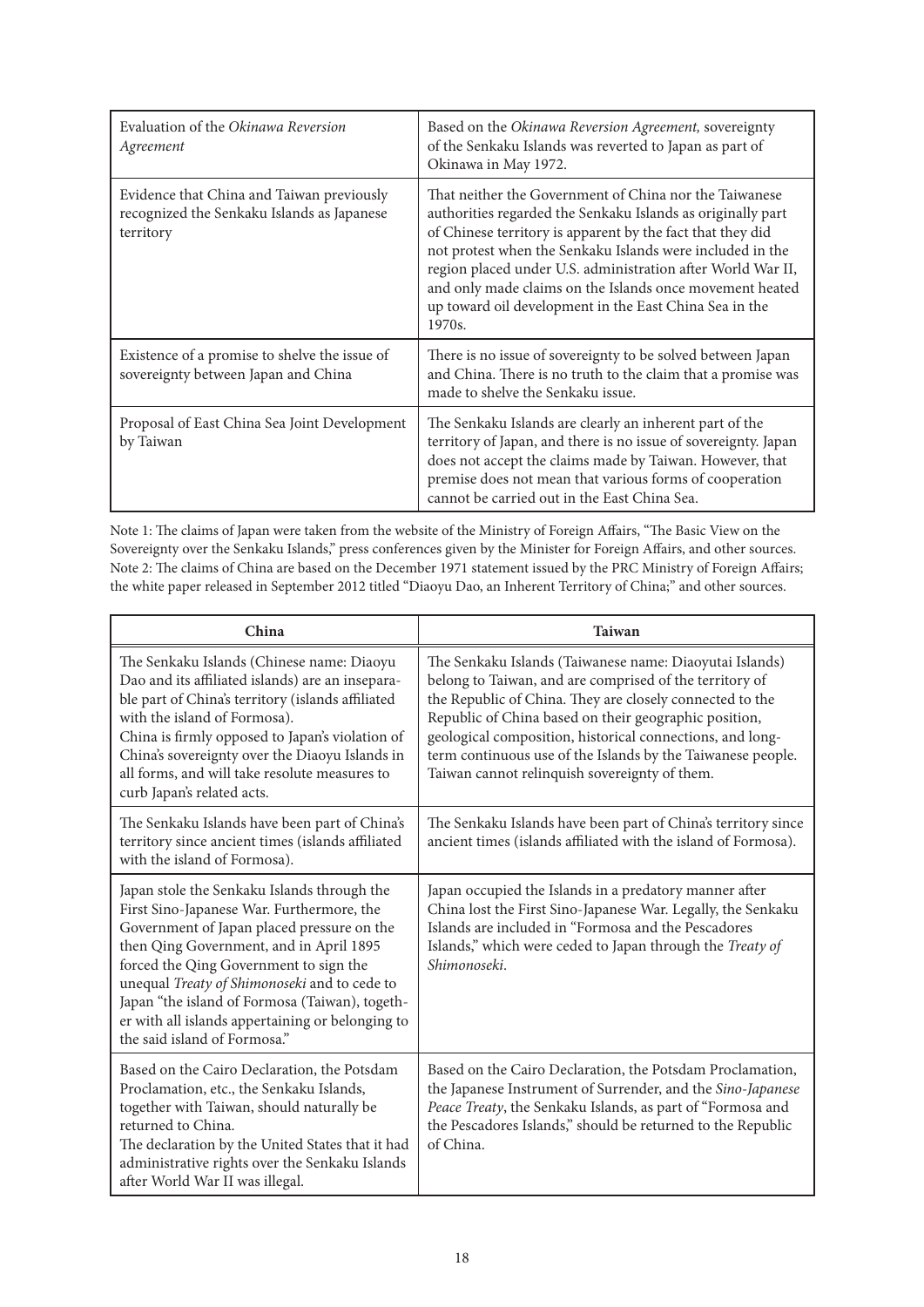| The inclusion of the Senkaku Islands in<br>the area reverted to Japan in the Okinawa<br>Reversion Agreement signed by the Japanese<br>and U.S. Governments was illegal.                                                                                                                                        | The inclusion of the Senkaku Islands in the area reverted<br>to Japan in the Okinawa Reversion Agreement signed by the<br>Japanese and U.S. Governments is unacceptable. |
|----------------------------------------------------------------------------------------------------------------------------------------------------------------------------------------------------------------------------------------------------------------------------------------------------------------|--------------------------------------------------------------------------------------------------------------------------------------------------------------------------|
|                                                                                                                                                                                                                                                                                                                |                                                                                                                                                                          |
| Japan and China agreed to shelve the issue<br>of the sovereignty of the Senkaku Islands<br>within the negotiations to normalize relations<br>between the two countries in 1972, and at<br>the conclusion of the Treaty of Peace and<br>Friendship between Japan and the People's<br>Republic of China in 1978. |                                                                                                                                                                          |
|                                                                                                                                                                                                                                                                                                                | The countries should shelve the conflict over sovereignty and<br>construct a mechanism for the joint development of resourc-<br>es in the East China Sea.                |

Note 3: The claims of Taiwan are based on statements released by the Taiwan Ministry of Foreign Affairs in June 1971, August 2012, and September 2012.

Created by the author.

| 1895 | Jan.        | The Japanese Government incorporates the Senkaku Islands into Japanese territory through<br>a Cabinet Decision.                                                                                                                                          |
|------|-------------|----------------------------------------------------------------------------------------------------------------------------------------------------------------------------------------------------------------------------------------------------------|
|      | Apr.        | The peace treaty following the First Sino-Japanese War (the Treaty of Shimonoseki) is signed,<br>and the Qing Government cedes Taiwan and the Pescadores Islands to Japan.                                                                               |
| 1896 | Sep.        | The Japanese Government approves the 30-year free loan of four of the Senkaku Islands<br>(Uotsuri Island, Kuba Island, Kitakojima Island, and Minamikojima Island) to Tatsushiro<br>Koga.                                                                |
| 1932 |             | The Japanese Government transfers the ownership of the four islands to Zenji Koga<br>(Tatsushiro's son) for profit.                                                                                                                                      |
|      | Around 1940 | Mr. Koga halts his businesses on the Senkaku Islands (the Islands become uninhabited).                                                                                                                                                                   |
| 1945 | Aug.        | Japan loses World War II (Potsdam Declaration accepted).                                                                                                                                                                                                 |
| 1946 | Jan.        | According to Supreme Command for Allied Powers Instruction Note (SCAPIN) 677, the<br>Nansei Shoto Islands, including the Senkaku Islands, are put under direct management of the<br>U.S. military.                                                       |
| 1952 | Apr.        | The San Francisco Peace Treaty comes into effect, and Japan recovers its independence.<br>However, under Article 3 of that treaty, the Nansei Shoto Islands, including the Senkaku<br>Islands, are placed under the administration of the United States. |
| 1968 |             | The United Nations Economic Commission for Asia and the Far East (ECAFE) carries out an<br>ocean survey in a zone of the East China Sea, and following this indicates the high possibility<br>of the existence of oil and gas fields in the sea bed.     |
| 1971 | Jun.        | The Ministry of Foreign Affairs of the Republic of China (Taiwan) releases a statement offi-<br>cially claiming sovereignty of the Senkaku Islands.                                                                                                      |
|      | Dec.        | The Ministry of Foreign Affairs of the People's Republic of China (China) releases a state-<br>ment officially claiming sovereignty of the Senkaku Islands.                                                                                              |
| 1972 | May         | Based on the Okinawa Reversion Agreement, administrative rights over the Senkaku Islands<br>are returned to Japan as part of Okinawa.                                                                                                                    |

[Reference materials] Main movements regarding the Senkaku Islands (chronological table)